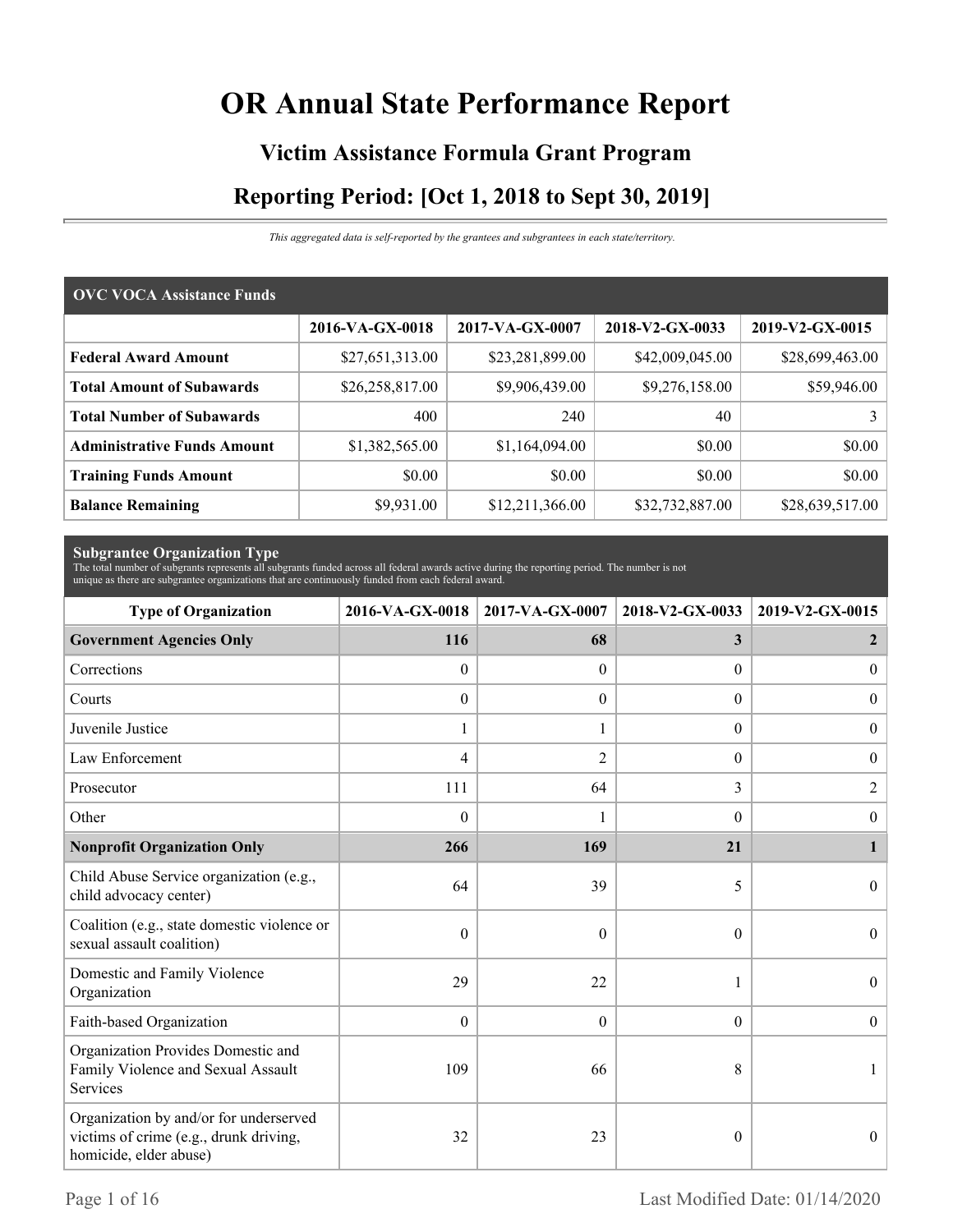| Sexual Assault Services organization<br>(e.g., rape crisis center)                                        | 13               | 9                | 2                | $\overline{0}$   |
|-----------------------------------------------------------------------------------------------------------|------------------|------------------|------------------|------------------|
| Multiservice agency                                                                                       | 12               | 6                | $\mathbf{1}$     | $\boldsymbol{0}$ |
| Other                                                                                                     | $\boldsymbol{7}$ | 4                | $\overline{4}$   | $\boldsymbol{0}$ |
| <b>Federally Recognized Tribal</b><br>Governments, Agencies, and<br><b>Organizations Only</b>             | 8                | 1                | 8                | $\bf{0}$         |
| Child Abuse Service organization (e.g.,<br>child advocacy center)                                         | $\boldsymbol{0}$ | $\overline{0}$   | $\theta$         | $\overline{0}$   |
| Court                                                                                                     | $\boldsymbol{0}$ | $\overline{0}$   | $\overline{0}$   | $\boldsymbol{0}$ |
| Domestic and Family Violence<br>organization                                                              | $\boldsymbol{0}$ | $\overline{0}$   | $\theta$         | $\overline{0}$   |
| Faith-based organization                                                                                  | $\boldsymbol{0}$ | $\boldsymbol{0}$ | $\boldsymbol{0}$ | $\boldsymbol{0}$ |
| Juvenile justice                                                                                          | $\boldsymbol{0}$ | $\boldsymbol{0}$ | $\boldsymbol{0}$ | $\boldsymbol{0}$ |
| Law Enforcement                                                                                           | $\boldsymbol{0}$ | $\overline{0}$   | $\overline{0}$   | $\boldsymbol{0}$ |
| Organization provides domestic and<br>family violence and sexual assault<br>services                      | 1                | 1                | 1                | $\overline{0}$   |
| Prosecutor                                                                                                | $\boldsymbol{0}$ | $\overline{0}$   | $\overline{0}$   | $\boldsymbol{0}$ |
| Sexual Assault Services organization<br>(e.g., rape crisis center)                                        | $\mathbf{0}$     | 0                | $\theta$         | $\overline{0}$   |
| Other justice-based agency                                                                                | $\boldsymbol{0}$ | $\boldsymbol{0}$ | $\boldsymbol{0}$ | $\boldsymbol{0}$ |
| Other agency that is NOT justice-based<br>(e.g., human services, health, education)                       | $\boldsymbol{0}$ | $\overline{0}$   | $\theta$         | $\boldsymbol{0}$ |
| Organization by and/or for a specific<br>traditionally underserved community                              | 7                | $\overline{0}$   | 7                | $\overline{0}$   |
| Organization by and/or for underserved<br>victims of crime (e.g., drunk driving<br>homicide, elder abuse) | $\mathbf{0}$     | $\overline{0}$   | $\theta$         | $\overline{0}$   |
| Other                                                                                                     | $\boldsymbol{0}$ | $\boldsymbol{0}$ | $\boldsymbol{0}$ | $\overline{0}$   |
| <b>Campus Organizations Only</b>                                                                          | 10               | $\overline{2}$   | 8                | $\bf{0}$         |
| Campus-based victims services                                                                             | $\,8\,$          | $\boldsymbol{0}$ | 8                | $\overline{0}$   |
| Law enforcement                                                                                           | $\boldsymbol{0}$ | $\boldsymbol{0}$ | $\boldsymbol{0}$ | $\boldsymbol{0}$ |
| Physical or mental health service<br>program                                                              | $\boldsymbol{0}$ | $\boldsymbol{0}$ | $\overline{0}$   | $\boldsymbol{0}$ |
| Other                                                                                                     | $\overline{2}$   | $\overline{2}$   | $\overline{0}$   | $\overline{0}$   |
| <b>Total Number of Subawards</b>                                                                          | 400              | 240              | 40               | 3 <sup>1</sup>   |

\*This number is not unique across fiscal years as there are subgrantee organizations that are funded from multiple federal awards.

| <b>Subaward Purpose</b><br>A single SAR can select multiple purposes. Numbers are not unique |                                                                       |  |
|----------------------------------------------------------------------------------------------|-----------------------------------------------------------------------|--|
|                                                                                              | 2016-VA-GX-0018   2017-VA-GX-0007   2018-V2-GX-0033   2019-V2-GX-0015 |  |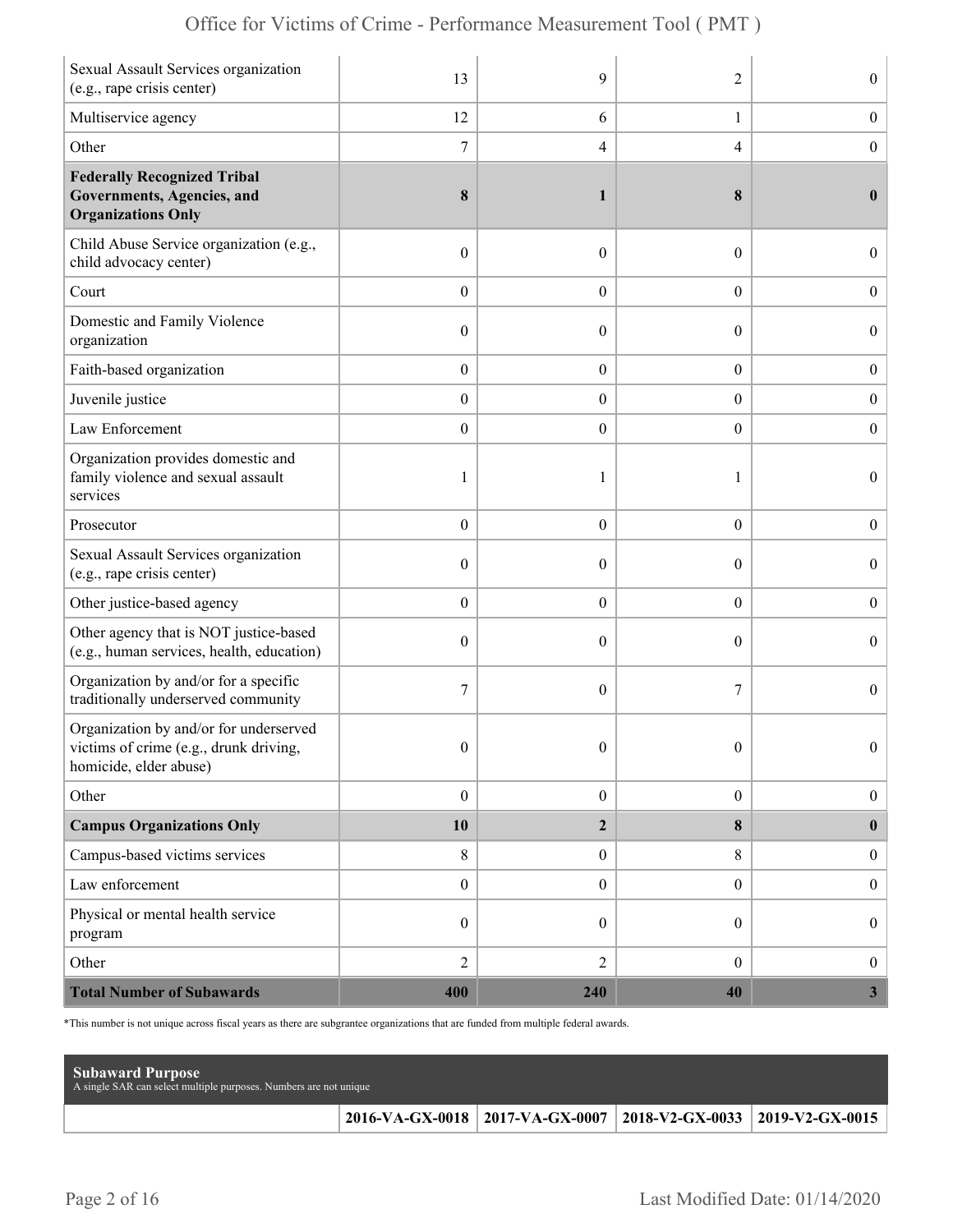| A. Continue a VOCA-funded victim<br>project funded in a previous year                  | 104 | 19  |    |            |
|----------------------------------------------------------------------------------------|-----|-----|----|------------|
| B. Expand or enhance an existing project<br>not funded by VOCA in the previous<br>year | 285 | 222 | 26 | 0.         |
| C. Start up a new victim services project                                              | 8   | Q   |    | $^{\circ}$ |
| D. Start up a new Native American<br>victim services project                           |     |     |    | 0          |
| E. Expand or enhance an existing <b>Native</b><br><b>American</b> project              |     |     |    |            |

**VOCA and Match Funds** A single SAR can select multiple service types. Numbers are not unique

|                                                         |     | $2016\text{-VA-GX-0018}$   2017-VA-GX-0007 | 2018-V2-GX-0033 | 2019-V2-GX-0015 |
|---------------------------------------------------------|-----|--------------------------------------------|-----------------|-----------------|
| A.INFORMATION & REFERRAL                                | 169 | 231                                        | 35              |                 |
| <b>B.PERSONAL</b><br>ADVOCACY/ACCOMPANIMENT             | 167 | 229                                        | 36              |                 |
| <b>C.EMOTIONAL SUPPORT OR</b><br><b>SAFETY SERVICES</b> | 162 | 224                                        | 33              |                 |
| <b>D.SHELTER/HOUSING SERVICES</b>                       | 84  | 131                                        | 26              |                 |
| E.CRIMINAL/CIVIL JUSTICE<br><b>SYSTEM ASSISTANCE</b>    | 133 | 192                                        | 33              |                 |
| F. ASSISTANCE IN FILING<br><b>COMPENSATION CLAIMS</b>   | 168 | 237                                        | 37              |                 |

| <b>Priority and Underserved Requirements</b> |                 |                 |                 |                 |  |  |
|----------------------------------------------|-----------------|-----------------|-----------------|-----------------|--|--|
| <b>Priority Area</b>                         | 2016-VA-GX-0018 | 2017-VA-GX-0007 | 2018-V2-GX-0033 | 2019-V2-GX-0015 |  |  |
| <b>Child Abuse</b>                           |                 |                 |                 |                 |  |  |
| <b>Total Amount</b>                          | \$3,890,997.00  | \$2,007,676.00  | \$1,964,952.00  | \$3,813.00      |  |  |
| % of Total Federal Award                     | $14.00\%$       | $9.00\%$        | $5.00\%$        | $0.00 \%$       |  |  |
| <b>Domestic and Family Violence</b>          |                 |                 |                 |                 |  |  |
| <b>Total Amount</b>                          | \$7,828,985.00  | \$2,721,656.00  | \$1,474,643.00  | \$21,570.00     |  |  |
| % of Total Federal Award                     | 28.00 %         | 12.00 %         | 4.00 %          | $0.00 \%$       |  |  |
| <b>Sexual Assault</b>                        |                 |                 |                 |                 |  |  |
| <b>Total Amount</b>                          | \$3,779,464.00  | \$1,667,200.00  | \$1,764,095.00  | \$900.00        |  |  |
| % of Total Federal Award                     | 14.00 %         | 7.00 %          | 4.00 %          | $0.00\%$        |  |  |
| <b>Underserved</b>                           |                 |                 |                 |                 |  |  |
| <b>Total Amount</b>                          | \$8,133,112.00  | \$3,402,097.00  | \$4,072,467.00  | \$33,662.00     |  |  |
| % of Total Federal Award                     | 29.00 %         | 15.00 %         | $10.00\%$       | $0.00 \%$       |  |  |

| <b>Budget and Staffing</b>  |                                                                       |  |
|-----------------------------|-----------------------------------------------------------------------|--|
| <b>Staffing Information</b> | 2016-VA-GX-0018   2017-VA-GX-0007   2018-V2-GX-0033   2019-V2-GX-0015 |  |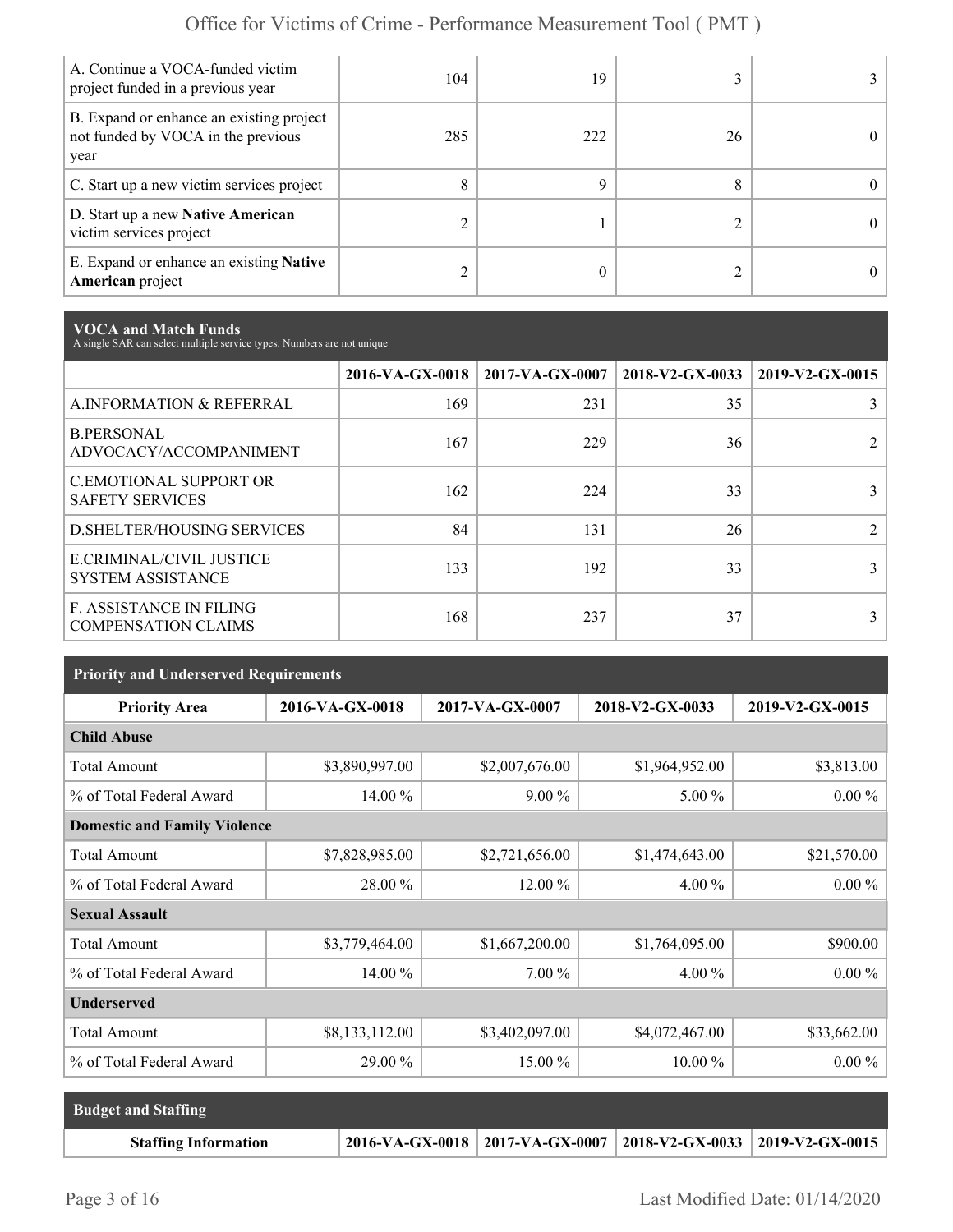| Total number of paid staff for all<br>subgrantee victimization program and/or<br>services                                                            | 4750.38       | 2458.95       | 535    | 12   |
|------------------------------------------------------------------------------------------------------------------------------------------------------|---------------|---------------|--------|------|
| Number of staff hours funded through<br>this VOCA award (plus match) for<br>subgrantee's victimization programs<br>and/or services                   | 343891.56     | 67641.3618667 | 284589 |      |
| Total number of volunteer staff<br>supporting the work of this VOCA award<br>(plus match) for subgrantee's<br>victimization programs and/or services | 2153.93958654 | 1466.86528846 | 733    | 18   |
| Number of volunteer hours supporting<br>the work of this VOCA award (plus<br>match) for subgrantee's victimization<br>programs and/or services       | 559266.94     | 304471        | 226473 | 3902 |

### **AGGREGATED SUBGRANTEE PERFORMANCE MEASURE DATA**

**Victimization Type**

|                                                                                               | Number of                                                                          | <b>Number of Individuals Who Actually Received Services</b><br><b>Based on a Presenting Victimization</b> |                           |                           |                           |                                  |  |
|-----------------------------------------------------------------------------------------------|------------------------------------------------------------------------------------|-----------------------------------------------------------------------------------------------------------|---------------------------|---------------------------|---------------------------|----------------------------------|--|
| <b>Victimization Type</b>                                                                     | <b>Subgrantees Indicating</b><br><b>Intent to Serve This</b><br><b>Victim Type</b> | Quarter<br>1 Total                                                                                        | <b>Quarter</b><br>2 Total | <b>Quarter</b><br>3 Total | <b>Quarter</b><br>4 Total | Per<br><b>Ouarter</b><br>Average |  |
| <b>Adult Physical Assault (includes</b><br><b>Aggravated and Simple Assault)</b>              | 168                                                                                | 2400                                                                                                      | 2180                      | 2353                      | 2591                      | 2381                             |  |
| <b>Adult Sexual Assault</b>                                                                   | 1                                                                                  | 1714                                                                                                      | 2120                      | 2027                      | 2135                      | 1999                             |  |
| Adults Sexually Abused/Assaulted as<br>Children                                               | 201                                                                                | 296                                                                                                       | 497                       | 398                       | 383                       | 393                              |  |
| Arson                                                                                         | 96                                                                                 | 115                                                                                                       | 107                       | 83                        | 113                       | 104                              |  |
| Bullying (Verbal, Cyber or Physical)                                                          | 147                                                                                | 439                                                                                                       | 574                       | 477                       | 449                       | 484                              |  |
| <b>Burglary</b>                                                                               | 102                                                                                | 1251                                                                                                      | 1075                      | 785                       | 998                       | 1027                             |  |
| Child Physical Abuse or Neglect                                                               | 190                                                                                | 3545                                                                                                      | 3684                      | 4368                      | 3987                      | 3896                             |  |
| Child Pornography                                                                             | 138                                                                                | 102                                                                                                       | 76                        | 85                        | 88                        | 87                               |  |
| Child Sexual Abuse/Assault                                                                    | 223                                                                                | 2369                                                                                                      | 2187                      | 2646                      | 2532                      | 2433                             |  |
| Domestic and/or Family Violence                                                               | 12                                                                                 | 11267                                                                                                     | 11364                     | 12450                     | 12835                     | 11979                            |  |
| <b>DUI/DWI</b> Incidents                                                                      | 91                                                                                 | 1034                                                                                                      | 1049                      | 987                       | 1020                      | 1022                             |  |
| Elder Abuse or Neglect                                                                        | 179                                                                                | 349                                                                                                       | 268                       | 261                       | 237                       | 278                              |  |
| Hate Crime:<br>Racial/Religious/Gender/ Sexual<br>Orientation/Other (Explanation<br>Required) | 114                                                                                | 20                                                                                                        | 26                        | 11                        | 20                        | 19                               |  |
| Human Trafficking: Labor                                                                      | 141                                                                                | $\tau$                                                                                                    | 13                        | 32                        | 19                        | 17                               |  |
| Human Trafficking: Sex                                                                        | 3                                                                                  | 361                                                                                                       | 244                       | 272                       | 259                       | 284                              |  |
| Identity Theft/Fraud/Financial Crime                                                          | 103                                                                                | 1871                                                                                                      | 1867                      | 1933                      | 1787                      | 1864                             |  |

Page 4 of 16 Last Modified Date: 01/14/2020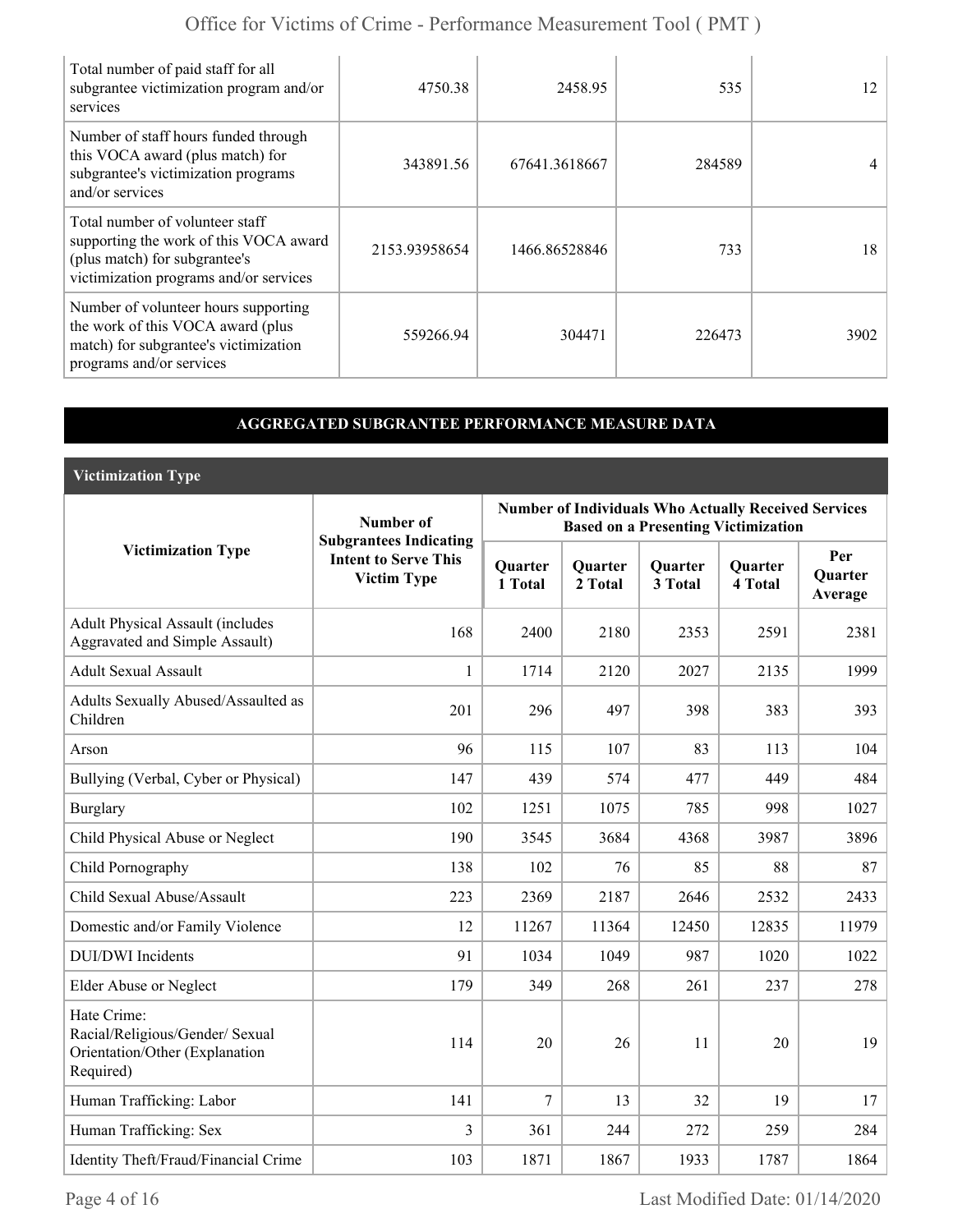| Kidnapping (non-custodial)                           | 109 | 55             | 18               | 34               | 21           | 32       |
|------------------------------------------------------|-----|----------------|------------------|------------------|--------------|----------|
| Kidnapping (custodial)                               | 106 | 34             | 31               | 37               | 39           | 35       |
| Mass Violence<br>(Domestic/International)            | 95  | $\overline{2}$ | $\boldsymbol{0}$ | $\boldsymbol{0}$ | $\mathbf{0}$ | $\theta$ |
| Other Vehicular Victimization (e.g.,<br>Hit and Run) | 93  | 605            | 665              | 859              | 897          | 756      |
| Robbery                                              | 95  | 468            | 379              | 352              | 381          | 395      |
| Stalking/Harassment                                  | 234 | 1175           | 1341             | 1479             | 1632         | 1406     |
| <b>Survivors of Homicide Victims</b>                 |     | 575            | 520              | 601              | 698          | 598      |
| Teen Dating Victimization                            | 217 | 130            | 177              | 106              | 170          | 145      |
| Terrorism (Domestic/International)                   | 73  | 773            |                  |                  |              | 194      |
| Other                                                |     | 3268           | 2690             | 2641             | 2465         | 2766     |

# **Special Classifications of Individuals**

|                                                           | <b>Number of Individuals Self Reporting a Special Classification</b> |                                  |                           |                                  |                        |  |
|-----------------------------------------------------------|----------------------------------------------------------------------|----------------------------------|---------------------------|----------------------------------|------------------------|--|
| <b>Special Classifications of Individuals</b>             | <b>Quarter 1</b><br><b>Total</b>                                     | <b>Quarter 2</b><br><b>Total</b> | Quarter 3<br><b>Total</b> | <b>Quarter 4</b><br><b>Total</b> | Per Quarter<br>Average |  |
| Deaf/Hard of Hearing                                      | 132                                                                  | 122                              | 110                       | 105                              | 352                    |  |
| Homeless                                                  | 1276                                                                 | 1497                             | 1596                      | 1739                             | 5067                   |  |
| Immigrants/Refugees/Asylum Seekers                        | 460                                                                  | 465                              | 523                       | 433                              | 1625                   |  |
| <b>LGBTQ</b>                                              | 246                                                                  | 271                              | 255                       | 445                              | 761                    |  |
| Veterans                                                  | 119                                                                  | 94                               | 117                       | 120                              | 449                    |  |
| Victims with Disabilities: Cognitive/<br>Physical /Mental | 1218                                                                 | 1250                             | 1262                      | 1190                             | 4231                   |  |
| Victims with Limited English Proficiency                  | 688                                                                  | 698                              | 867                       | 810                              | 2719                   |  |
| Other                                                     | 140                                                                  | 222                              | 278                       | 452                              | 1435                   |  |

| <b>General Award Information</b>                                                                                             |               |           |
|------------------------------------------------------------------------------------------------------------------------------|---------------|-----------|
| <b>Activities Conducted at the Subgrantee Level</b>                                                                          | <b>Number</b> | Percent   |
| Total number of individuals who received services during the Fiscal Year.                                                    | 103346        |           |
| Total number of anonymous contacts who received services during the Fiscal Year                                              | 17873         |           |
| Number of new individuals who received services from your state for the first time during the Fiscal Year.                   | 71201         | 68.90 %   |
| Of the clients who received services, how many presented with more than one type of victimization during<br>the Fiscal Year? | 13973         | $13.52\%$ |
| Number of individuals assisted with a victim compensation application during the Fiscal Year.                                | 10257         |           |

| <b>Demographics</b>                                  |               |          |
|------------------------------------------------------|---------------|----------|
| Demographic Characteristic of New Individuals Served | <b>Number</b> | Percent  |
| <b>Race/Ethinicity</b>                               |               |          |
| American Indian or Alaska Native                     | 1528          | $2.15\%$ |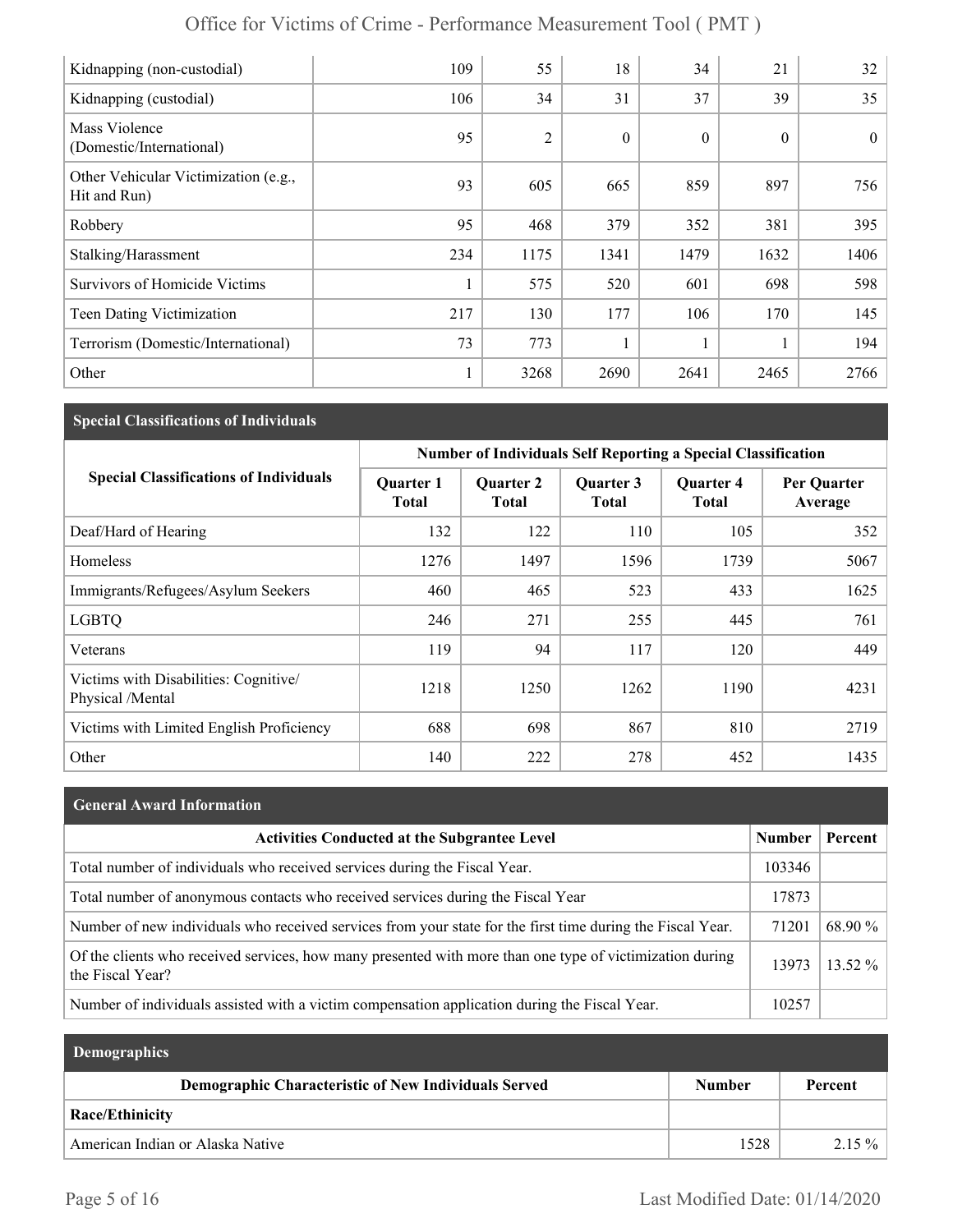| Asian                                     | 851   | $1.20 \%$  |
|-------------------------------------------|-------|------------|
| <b>Black or African American</b>          | 2636  | 3.70 %     |
| Hispanic or Latino                        | 6343  | 8.91 %     |
| Native Hawaiian or Other Pacific Islander | 536   | $0.75\%$   |
| White Non-Latino or Caucasian             | 38353 | 53.87%     |
| Some Other Race                           | 420   | $0.59\%$   |
| <b>Multiple Races</b>                     | 1375  | 1.93 %     |
| Not Reported                              | 17431 | 24.48 %    |
| Not Tracked                               | 1728  | 2.43 %     |
| <b>Race/Ethnicity Total</b>               | 71201 |            |
| <b>Gender Identity</b>                    |       |            |
| Male                                      | 19291 | 27.09%     |
| Female                                    | 39218 | 55.08%     |
| Other                                     | 196   | $0.28 \%$  |
| Not Reported                              | 11099 | 15.59 %    |
| Not Tracked                               | 1397  | $1.96\%$   |
| <b>Gender Total</b>                       | 71201 |            |
| Age                                       |       |            |
| Age 0-12                                  | 10814 | 15.19 %    |
| Age 13-17                                 | 4986  | $7.00\,\%$ |
| Age 18-24                                 | 5824  | $8.18 \%$  |
| Age 25-59                                 | 26087 | 36.64 %    |
| Age 60 and Older                          | 5529  | $7.77\%$   |
| Not Reported                              | 13784 | 19.36 %    |
| Not Tracked                               | 4177  | 5.87%      |
| <b>Age Total</b>                          | 71201 |            |

| <b>Direct Services</b> |                                                                                 |                                                                  |                                                                           |                         |
|------------------------|---------------------------------------------------------------------------------|------------------------------------------------------------------|---------------------------------------------------------------------------|-------------------------|
| <b>Service Area</b>    | # of Subgrantees<br><b>That Provided</b><br><b>Services in This</b><br>Category | # of<br><b>Individuals/Contacts</b><br><b>Receiving Services</b> | <b>Specific Service</b>                                                   | Frequency<br>of Service |
|                        |                                                                                 |                                                                  | Enter the number of times services were<br>provided in each subcategory.  | $\theta$                |
|                        |                                                                                 |                                                                  | A1. Information about the criminal<br>justice process                     | 74048                   |
| A. Information $\&$    | 141                                                                             | 71042                                                            | A2. Information about victim rights, how<br>to obtain notifications, etc. | 60723                   |
| Referral               |                                                                                 |                                                                  | A3. Referral to other victim service<br>programs                          | 16621                   |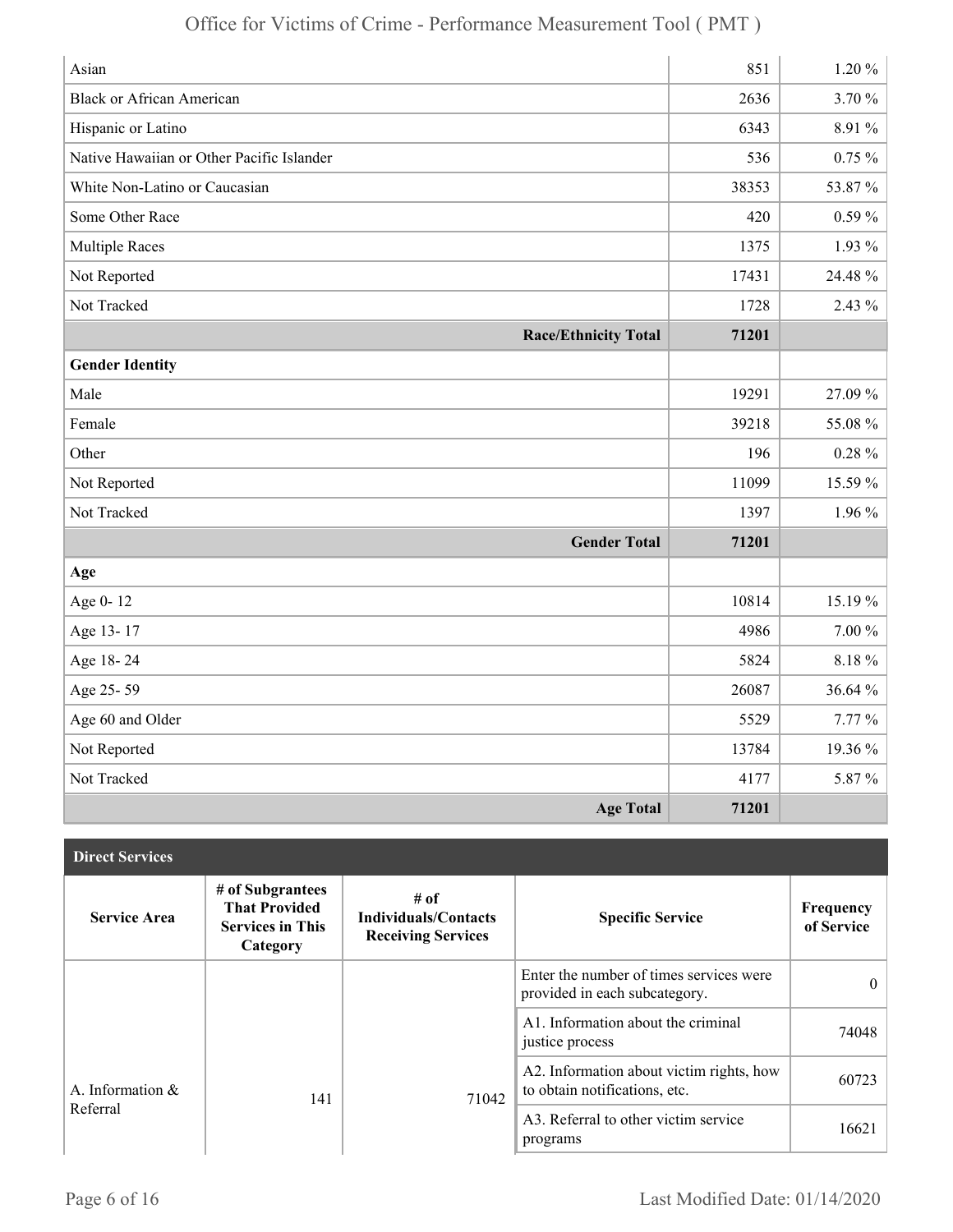|                                                  |     |       | A4. Referral to other services, supports,<br>and resources (includes legal, medical,<br>faith-based organizations, address<br>confidentiality programs, etc.) | 45289            |
|--------------------------------------------------|-----|-------|---------------------------------------------------------------------------------------------------------------------------------------------------------------|------------------|
| <b>B.</b> Personal<br>Advocacy/<br>Accompaniment |     | 27614 | Enter the number of times services were<br>provided in each subcategory.                                                                                      | $\overline{0}$   |
|                                                  |     |       | B1. Victim advocacy/accompaniment to<br>emergency medical care                                                                                                | 1432             |
|                                                  |     |       | B2. Victim advocacy/accompaniment to<br>medical forensic exam                                                                                                 | 1915             |
|                                                  |     |       | B3. Law enforcement interview<br>advocacy/accompaniment                                                                                                       | 3453             |
|                                                  |     |       | B4. Individual advocacy (e.g., assistance<br>in applying for public benefits, return of<br>personal property or effects)                                      | 33580            |
|                                                  | 125 |       | B5. Performance of medical or<br>nonmedical forensic exam or interview<br>or medical evidence collection                                                      | 2381             |
|                                                  |     |       | B6. Immigration assistance (e.g., special<br>visas, continued presence application,<br>and other immigration relief)                                          | 710              |
|                                                  |     |       | B7. Intervention with employer, creditor,<br>landlord, or academic institution                                                                                | 4995             |
|                                                  |     |       | B8. Child or dependent care assistance<br>(includes coordination of services)                                                                                 | 6496             |
|                                                  |     |       | B9. Transportation assistance (includes<br>coordination of services)                                                                                          | 11189            |
|                                                  |     |       | B10. Interpreter services                                                                                                                                     | 4489             |
|                                                  |     |       | Enter the number of times services were<br>provided in each subcategory.                                                                                      | $\boldsymbol{0}$ |
|                                                  |     |       | C1. Crisis intervention (in-person,<br>includes safety planning, etc.)                                                                                        | 51767            |
|                                                  |     | 45788 | C2. Hotline/crisis line counseling                                                                                                                            | 37200            |
| C. Emotional<br><b>Support or Safety</b>         | 129 |       | C3. On-scene crisis response (e.g.,<br>community crisis response)                                                                                             | 2021             |
| Services                                         |     |       | C4. Individual counseling                                                                                                                                     | 8413             |
|                                                  |     |       | C5. Support groups (facilitated or peer)                                                                                                                      | 11518            |
|                                                  |     |       | C6. Other Therapy (traditional, cultural,<br>or alternative healing; art, writing, or<br>play therapy, etc.)                                                  | 5037             |
|                                                  |     |       | C7. Emergency financial assistance                                                                                                                            | 4553             |
|                                                  |     |       | Enter the number of times services were<br>provided in each subcategory.                                                                                      | $\boldsymbol{0}$ |
| D. Shelter/Housing                               |     |       | D1. Emergency shelter or safe house                                                                                                                           | 84376            |
| Services                                         | 66  | 5439  | D2. Transitional housing                                                                                                                                      | 9111             |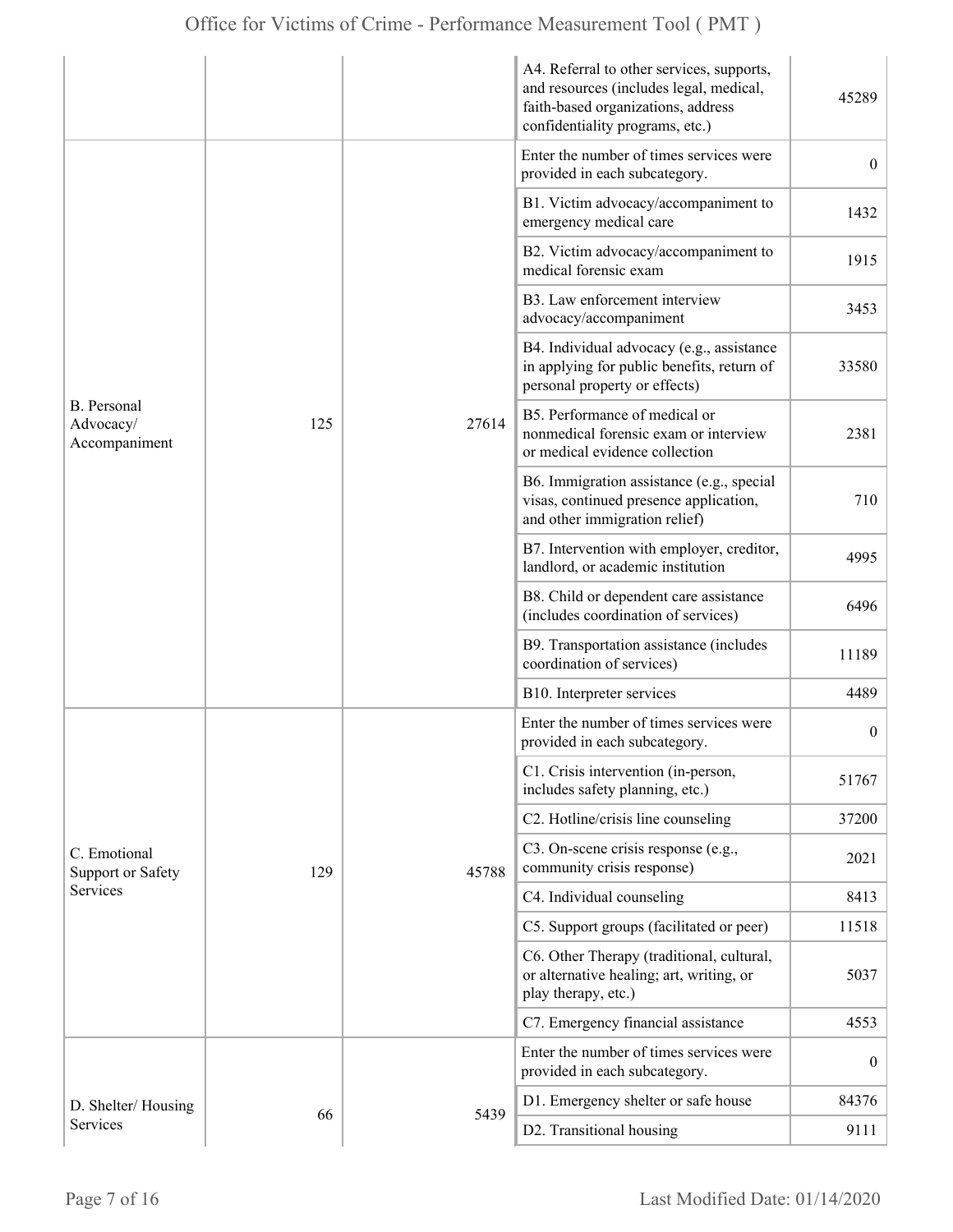|                                                    |  |                                                                                                                                                                                                                                                                                                                                                                                                                    | D3. Relocation assistance (includes<br>assistance with obtaining housing) | 4109                         |
|----------------------------------------------------|--|--------------------------------------------------------------------------------------------------------------------------------------------------------------------------------------------------------------------------------------------------------------------------------------------------------------------------------------------------------------------------------------------------------------------|---------------------------------------------------------------------------|------------------------------|
| E. Criminal/ Civil<br>Justice System<br>Assistance |  | Enter the number of times services were<br>provided in each subcategory.<br>E1. Notification of criminal justice<br>events<br>E2. Victim impact statement assistance<br>E3. Assistance with restitution<br>E4. Civil legal assistance in obtaining<br>protection or restraining order<br>E5. Civil legal assistance with family law<br>issues<br>60095<br>110<br>E6. Other emergency justice-related<br>assistance |                                                                           | $\theta$                     |
|                                                    |  |                                                                                                                                                                                                                                                                                                                                                                                                                    |                                                                           | 115086                       |
|                                                    |  |                                                                                                                                                                                                                                                                                                                                                                                                                    |                                                                           | 6024                         |
|                                                    |  |                                                                                                                                                                                                                                                                                                                                                                                                                    | 23837                                                                     |                              |
|                                                    |  |                                                                                                                                                                                                                                                                                                                                                                                                                    |                                                                           | 5544                         |
|                                                    |  |                                                                                                                                                                                                                                                                                                                                                                                                                    |                                                                           | 2128                         |
|                                                    |  |                                                                                                                                                                                                                                                                                                                                                                                                                    |                                                                           | 7496                         |
|                                                    |  | E7. Immigration assistance                                                                                                                                                                                                                                                                                                                                                                                         | 1099                                                                      |                              |
|                                                    |  |                                                                                                                                                                                                                                                                                                                                                                                                                    | E8. Prosecution interview<br>advocacy/accompaniment                       | 4295<br>431<br>62270<br>1665 |
|                                                    |  | E9. Law enforcement interview<br>advocacy/accompaniment<br>E10. Criminal advocacy/accompaniment<br>E11. Other legal advice and/or counsel                                                                                                                                                                                                                                                                          |                                                                           |                              |
|                                                    |  |                                                                                                                                                                                                                                                                                                                                                                                                                    |                                                                           |                              |
|                                                    |  |                                                                                                                                                                                                                                                                                                                                                                                                                    |                                                                           |                              |

### **ANNUAL QUESTIONS**

| <b>Grantee Annually Reported Questions</b>                                                                                                       |                  |
|--------------------------------------------------------------------------------------------------------------------------------------------------|------------------|
| <b>Question/Option</b>                                                                                                                           | Count            |
| Were any administrative and training funds used during the reporting period?                                                                     |                  |
| Yes                                                                                                                                              |                  |
| N <sub>0</sub>                                                                                                                                   | $\overline{0}$   |
| Did the administrative funds support any education activities during the reporting period?                                                       |                  |
| Yes                                                                                                                                              | $\boldsymbol{0}$ |
| No                                                                                                                                               |                  |
| Number of requests received for education activities during the reporting period.                                                                | $\overline{0}$   |
| Number of people trained or attending education events during the reporting period.                                                              | $\overline{0}$   |
| Number of events conducted during the reporting period.                                                                                          | $\theta$         |
| Did the grant support any coordination activities (e.g., with other service providers, law enforcement agencies) during the<br>reporting period? |                  |
| Yes                                                                                                                                              | $\boldsymbol{0}$ |
| N <sub>0</sub>                                                                                                                                   |                  |
| Describe any program or educational materials developed during the reporting period.                                                             |                  |
| CVSSD did not use VOCA funds to develop program or educational materials during this reporting period.                                           |                  |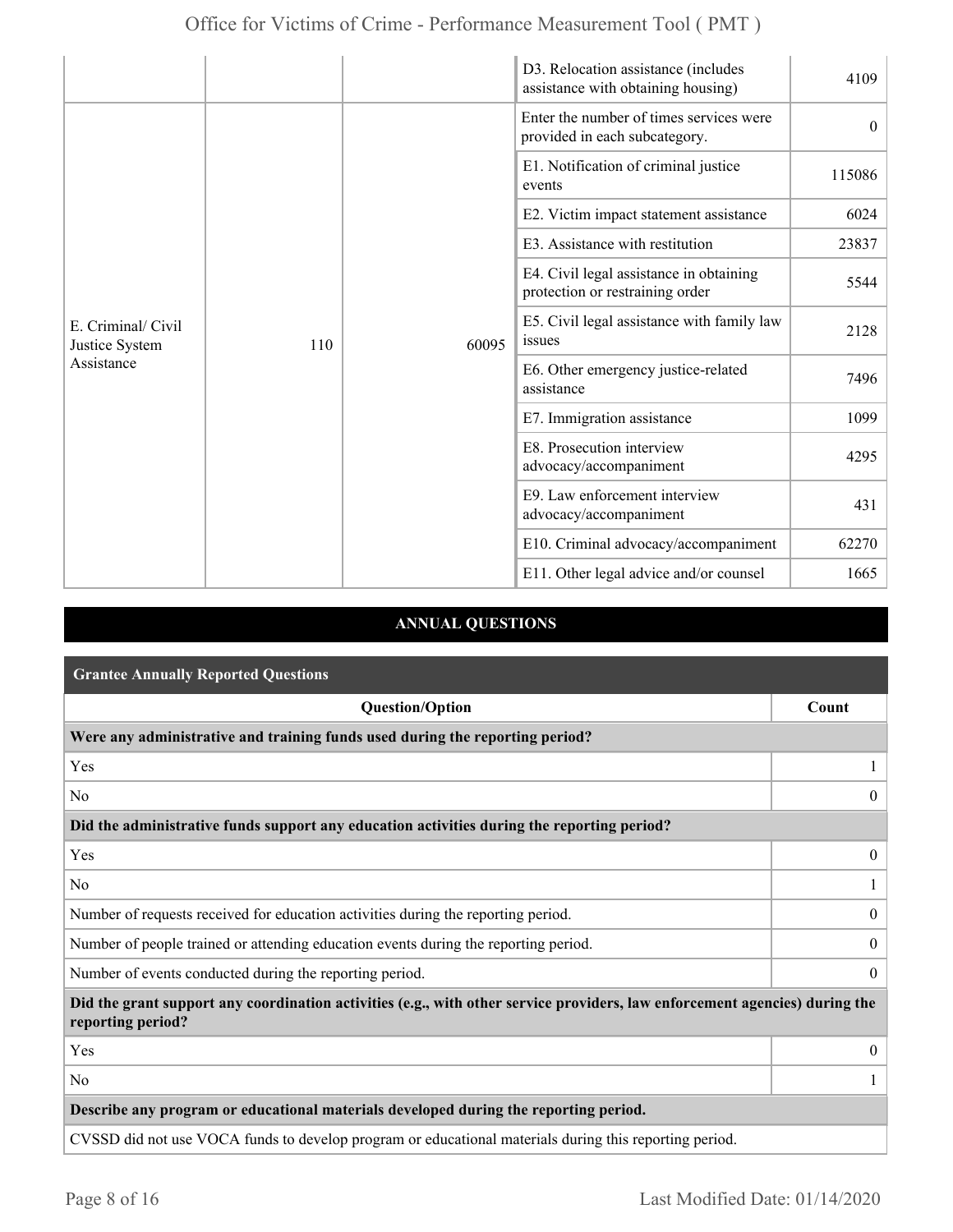#### **Describe any planning or training events held during the reporting period.**

2019 Oregon District Attorneys Association (ODAA) Annual Summer Conference: Victim Assistance Program Track - In August, CVSSD used VOCA administrative funds to send VOCA funded Oregon District Attorney Victim Assistance Program Directors/Advocates to the two-day ODAA summer conference. Attendees represented 33 of the 36 counties in Oregon. Training materials were shared with those three counties who were unable to attend the conference. This year s agenda included one half-day advanced level training on mass violence incident response. This deep dive into a very important topic was met with enthusiasm and was subsequently followed by follow-up telephonic meetings focused on addressing specific goals identified during the conference training. While feedback indicated a high level of satisfaction with all training provided, many comments were specific to the mass violence incident response and the guided regional roundtable portion of the training. This year s presentations included: General Program Updates Underserved, Marginalized and Oppressed Communities Project Overview FAQ s including Breach Policy and Restitution Civil Commitments Legislative Updates & Debrief on direct effects to VAP programs Juvenile U Visa Gun Dispossession Oregon Crime Victims Rights & Restitution updates Advanced Topic: Mass Violence Incidents DOJ Response Team / Menu of Services FBI Victim Specialists Guided Scenario & Discussion Regional Roundtables & Report out – focus on Transportation Biggest Challenge Common/Unique Resources Training survey results were again tremendously positive and included the following responses: Did you learn anything during this conference that will assist you with serving victims and survivors? 100% of responses indicated Yes Was the Victim Assistance Program Track beneficial to your daily work? 100% of responses indicated Yes What was one the most useful things you learned? The networking was so great....working in our regional areas to not only put a face to a name but brainstorm, hear what is happening in similar sized counties, etc. was invaluable. Also the mass violence training was eye opening and I now feel like I have a direction to head in! The training was great and I loved the MVI and having the Victim Specialists from the FBI present. Overall, the training was great and a great use of time and resources as so much to bring back to our program. As mentioned above, as a follow up to the Mass Violence Incidents training offered at ODAA, CVSSD offered a series of five webinar workshops to continue work with the county victim assistance programs to further develop their response protocol, coordination efforts, and advocacy training and support. Fourteen counties throughout Oregon participated in at least one of the webinar, with the majority attending all five. CVSSD New Subrecipient/New Director Orientation – The 2019 Orientation expanded from a mandatory half-day event in 2018 to a mandatory full day event in 2019 following numerous requests from subrecipients for additional technical programmatic assistance. This year s event welcomed 45 attendees, including directors and support staff, representing 28 programs across Oregon. Topics included: OVC PMT Reporting, CVSSD and OVC overview with guidance to VOCA allowable activities, enhancement and expansion of services and programs, subaward agreements, budgeting, reporting, and CVSSD subrecipient monitoring. With each release of both VOCA competitive and VOCA non-competitive applications, CVSSD hosts a Request for Application (RFA) teleconference. Applicants submitting an application are provided the opportunity to walk through the RFA contents, application forms, and instructions. This is also an opportunity to discuss enhancement and expansion of services and programs, and to review the special conditions that are required for subrecipients receiving VOCA funding.

#### **Describe any program policies changed during the reporting period.**

CVSSD developed an internal policy to respond to breach of personally identifiable information within our agency as well as to respond to reports of breach from sub-recipients. In addition, when OVC announced the decision to allow subrecipients discretion to make match waiver determinations, CVSSD developed a Match Waiver policy, created a determination form, and received OVC approval of this policy. CVSSD completed a review and update to our Methods of Administration document as well as related documents. We received approval from the Office for Civil Rights, Office of Justice Programs and were found to be in full compliance with our civil rights obligations. Many of CVSSD s policy activity in this reporting period focused on updating existing policies and creating and updating guidance documents for subrecipients to help them as they develop their own policies. We finalized a guide on procurement as well as program income and worked with key stakeholders to finalize guidelines for confidentiality policies. We also completed a comprehensive update to the VOCA Subrecipient Grant Management Handbook.

#### **Describe any earned media coverage events/episodes during the reporting period.**

We are not aware of any major earned media coverage during the reporting period.

#### **Describe any coordinated responses/services for assisting crime victims during the reporting period.**

CVSSD's role in coordinated responses to assist victims during this reporting period focused on providing support and technical assistance to subrecipients throughout the state as they developed and participated in coordinated services and activities to serve victims. Toward that end, CVSSD developed and finalized our Mass Violence Incident Response plan. We established an internal team with background and experience in crisis response, developed protocols for our own response, participated in table top exercises, and developed a menu of services in order to offer support and response for counties across the state. At our annual Victim Assistance Directors meeting we provided training on mass violence incident response and also provided information about CVSSD's ability to offer services and support in the event they have a mass violence incident in their county. We followed that training with five technical assistance webinars to assist and support Victim Assistance Programs (VAP) in developing their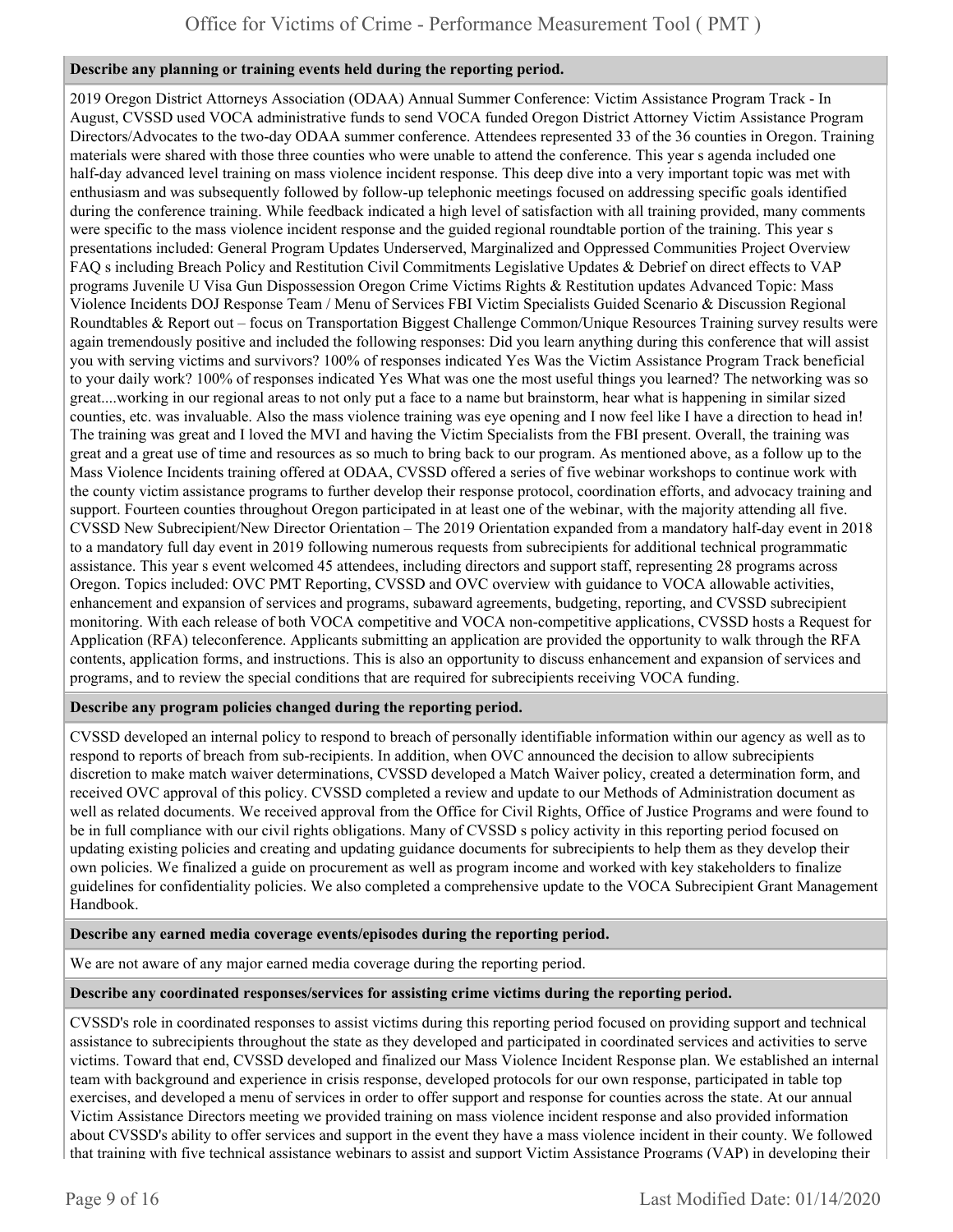local response plans. The titles of these sessions were: Getting the official go ahead after an MVI; Creating a contact list for people who could augment your VAP response in the first 48 hours after an MVI; Identifying options for a reunification or family assistance center in your community; Developing a community resource list that is specific to MVI; and Putting it together to develop an advocate response plan. Following these trainings, programs sought out additional technical assistance from CVSSD in developing their coordinated response plans. CVSSD's Human Trafficking Intervention Coordinator participated in and supported a coordinated statewide response with task forces around the state. She provided technical assistance in collaboration with the FBI and local providers in Coos Bay, Tillamook, and The Dalles. She supported the creation and development of two new task forces: Coos Bay and Mid-Columbia (which is a four county effort with Sherman, Wasco, Gilliam, and Hood River counties). Additionally, in support of coordinated services, the Coordinator provided trainings with local and statewide partners to increase knowledge and awareness about the importance of coordinated efforts and steps necessary to initiate those efforts.

#### **Please discuss the major issues in your state that either assist or prevent victims from receiving assistance during the reporting period.**

Access to Housing, both short and long term continues to be a major concern across the state of Oregon. Access to affordable housing, the costs of deposits, and price of rent have made it difficult for many Oregon residents to locate and maintain safe and stable housing. For victims and survivors of crime, this barrier is even larger. Crime victims may not have sufficient funds and often struggle with poor credit records, broken leases, and unpaid utility bills related to fleeing abusers. One subrecipient noted that property owners struggle to understand and support the needs of people needing to stay in safe housing. Others report that their inability to utilize VOCA funds to pay for mortgages adds an additional barrier for some victims and survivors. Southern Oregon is experiencing some of the highest income-to-housing cost ratios in the country. Subrecipients note their concerns that individuals may feel they have no choice but to return to their abuser in order to have a place to stay for themselves and/or their children. Shelter availability decreased due to the challenge of securing safe housing. Subrecipients report that victims and survivors remain in shelter for longer durations. Although they are providing safety to that individual, this limits a program s capacity to shelter other individuals in crisis. Subrecipients who have shelters report being at capacity at all times and having to turn away survivors. One subrecipient reported that victims and survivors without children often face an additional barrier because they have less access to services such as SSI, which are more limited. Lack of housing and/or access to shelter has contributed to an increase in the number of victims and survivors who are transient. This makes keeping in contact with survivors increasingly difficult for many organizations. Victims who are homeless face barriers to accessing services due to lack of a mailing address, phone, or transportation. It can be difficult to re-connect with an individual seeking services as their contact information may not be up to date. For the county Victim Assistance Programs, this can mean re-engaging victims and survivors in the court process to notify them of hearings and available services may take months or may not happen at all. Rural communities report isolation as being one of the biggest challenges to providing services. Most counties in Oregon have some area that is considered rural, and 10 of Oregon s 36 counties are considered frontier. Transportation, phone, and internet access are the three primary barriers for these rural victims and survivors. One subrecipient noted that in their community it takes an entire day to drive to see a doctor or reach critical services. Lack of public transportation makes accessing services exceedingly difficult. Finally, some remote parts of Oregon do not have internet service or consistent cell phone coverage, which makes maintaining contact with victims and survivors challenging and at times impossible. Programs offering services in these remote communities report that the location creates isolation and in turn, imposes additional barriers that impact their ability to connect to underserved, marginalized, and oppressed populations. Additional issues noted across the state include lack of access to affordable child care, a decline in available mental health and addiction services, increased request for legal support, and food insecurity.

#### **Please describe ways that your agency promoted the coordination of public and private efforts within the community to help crime victims during the reporting period.**

CVSSD promotes the coordination of public and private efforts within the community to enhance and expand victim services across the state. Our continued and growing dialogue with statewide partners includes, though is not limited to: the Oregon Coalition Against Domestic and Sexual Violence (OCADSV); Attorney General s Sexual Assault Task Force (AGSATF); Oregon Network of Child Abuse Intervention Centers, Department of Human Services; the Oregon Law Center; National Crime Victim Law Institute; Multnomah County Family Violence Coordinating Office; and Oregon Health Authority (OHA). While CVSSD has experienced turnover on our Advisory Committee this reporting period, the committee continues to include a broad representation of experts across victim service disciplines that help CVSSD implement VOCA funding to best serve victims across the state. During this reporting period, CVSSD has seen increased growth and collaboration among victim service programs, most notably, those programs with projects funded through the VOCA Funding Initiatives award. This award was released in late 2018 to address service delivery issues, increase access to services, and emphasize a coordinated community responses. Through partnership with the Attorney General s Sexual Assault Task Force, several of the eight Campus Sexual Assault Project subrecipients utilized VOCA funding in developing programs and establishing dedicated advocacy space on campus. For those programs already established, focus was given to coordination efforts across campus programs and on enhanced outreach efforts on campus and in neighboring communities. Several programs are reporting an increase in support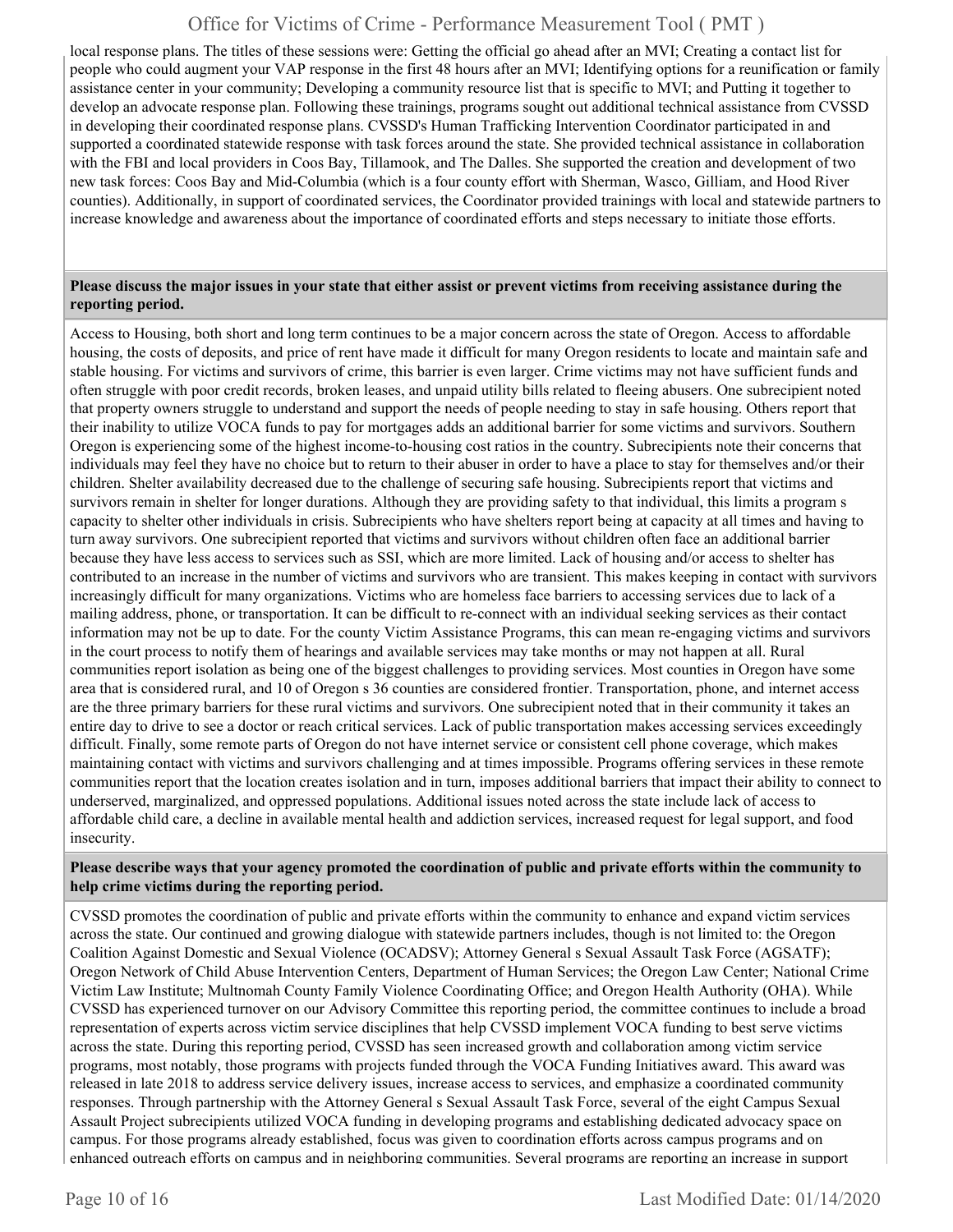from students, faculty, and community partnering agencies. Additionally, they are reporting acknowledgement from campus officials on the importance of this work and the need for campus funds dedicated alongside VOCA funding to continue and expand the programs. The VOCA Funding Initiative for county-based human trafficking task forces is yielding positive results around the state. Among tangible elements, VOCA has enabled and enhanced local coordinated public/private partnership efforts; such coordinated efforts help Oregon communities maximize and share their local resources while establishing roles, policies, and lines of communication, while avoiding duplication of efforts. The following are examples of how subrecipients are engaged in coordinated partnerships. Mercy Foundation in Douglas County explains, Outreach to multiple community partners, (e.g. Winston-Dillard School District, Evergreen Medical, Wolf Creek Job Corp, UCC, and Douglas County Juvenile Dept.) has provided opportunities to help agencies integrate protocols within their organization. Each entity trained receives sample protocols as well as referral information for anyone identified as well as new policies for the safety of both staff and clients. This outreach has increased our community s knowledge of our partners, the services available and our capacity to meet needs. The result is expanded partnerships and increased referrals to our agency. Clinics and school staff are more willing to report because they now have a direct resource of who to call in situations of suspected or identified signs of trafficking. This has also provided an opportunity to increase awareness of not only human trafficking in our community, but also intimate partner violence, and sexual assault, as well as our services around each of these issues. In Deschutes County, the Task Force has taken intentional steps to solidify community partnerships. The CSEC Coordinator has worked collaboratively with community partners, other human trafficking organizations, law enforcement and the Deschutes County District Attorney to ensure best practices and continuum of care for all victims of human trafficking. These meetings also allow the CSEC community to discuss occurring trends and community partners involvement. Sub-committees to address specific and confidential case information are formed to best serve individualized needs of clients. J Bar J has contracted with a CSEC Response Team Member, who will now provide translation services (English to Spanish) for all project documents and for response to Spanish speaking victims. The close and collaborative relationship that we have with the local FBI Specialist has allowed us to work collaboratively to assist human trafficking victims. These clients have been able to receive assistance with mental health needs, medical and/or dental needs, safety planning, housing and shelter needs, transportation costs, personal hygiene items, food resources and clothing. VOCA funding is instrumental in helping local communities come together with intention to address and combat the complexities of human trafficking by developing local capacity for advocacy and creating sustainable partnerships in the field.

#### **Please describe any notable activities at the grantee level during the reporting period that improved delivery of victim services.**

In the fall of 2019 CVSSD: (1) distributed 211 VOCA Non-Competitive awards to 145 current CVSSD subrecipients across the state of Oregon, and (2)approved 35 new VOCA Competitive Project Grant awards to 33 current CVSSD-funded subrecipients and 2 new CVSSD VOCA funded subrecipients. The awards began in October 2019 . CVSSD now administers a total of 246 VOCA awards to 147 VOCA-funded subrecipients. Training is one of the more notable activities subrecipients described . Training events are provided to staff and volunteers, community partners, and community members. One subrecipient noted training 34 new child advocates in the past year (29 of whom were sworn-in to work directly with child victims), and offering 21 continuing education opportunities for existing advocates. Another subrecipient reported increasing their volunteer staff from 8 to 23s through training. For other organizations, training community partners was their focus of the past 12 months. One subrecipient noted that because of training in the community, their CSEC steering committee had grown to over 14 members, with 300 community members and partners trained. An excellent example of community education was demonstrated by a Victim Assistance Program who reached out to a local nonprofit (both are subrecipients) to write a newspaper article about victimology. They did this in response to a victim being re-victimized during grand jury when a community member told the victim they were not protecting their body. Another notable activity which occurred across the state this year is a focus on engagement in community, assessments, feedback, and strategic planning. Multiple subrecipients reported strategic planning processes which included feedback from staff, community members, and individuals who sought services. Because of engagement with the community and strategic planning, many subrecipients are reporting increased activities focused on improving equity. For example, as a result of community feedback, one subrecipient committed resources to a local daylong training on DV and race entitled Decolonizing the DV Movement , while another subrecipient focused on victims and survivors who are living with HIV/AIDS. One subrecipient noted that through a more formalized strategic planning process they are now making changes to all of their program forms to be more culturally responsive, and focusing on diversifying both staff and board through active and purposeful recruitment and retention of diverse candidates. A VOCA funded college campus sexual assault program reported working more directly with their Disability Center to develop tools to support students with disabilities. Additionally, CVSSD has seen an increase in the number trainings for staff and volunteers with a focus on providing outreach and culturally competent services for LGBTQUI survivors. Other notable activities include expanding and upgrading advocacy office and shelter space, collaborations with community partners for co-located advocacy placement, expanding staff numbers, and working with state DV/SA coalition to put in place a new software program for tracking statistical data and case management.

**Please discuss each priority (i.e., child abuse, domestic assault, sexual assault, and underserved) in which VOCA funds have been used to assist crime victims during the reporting period**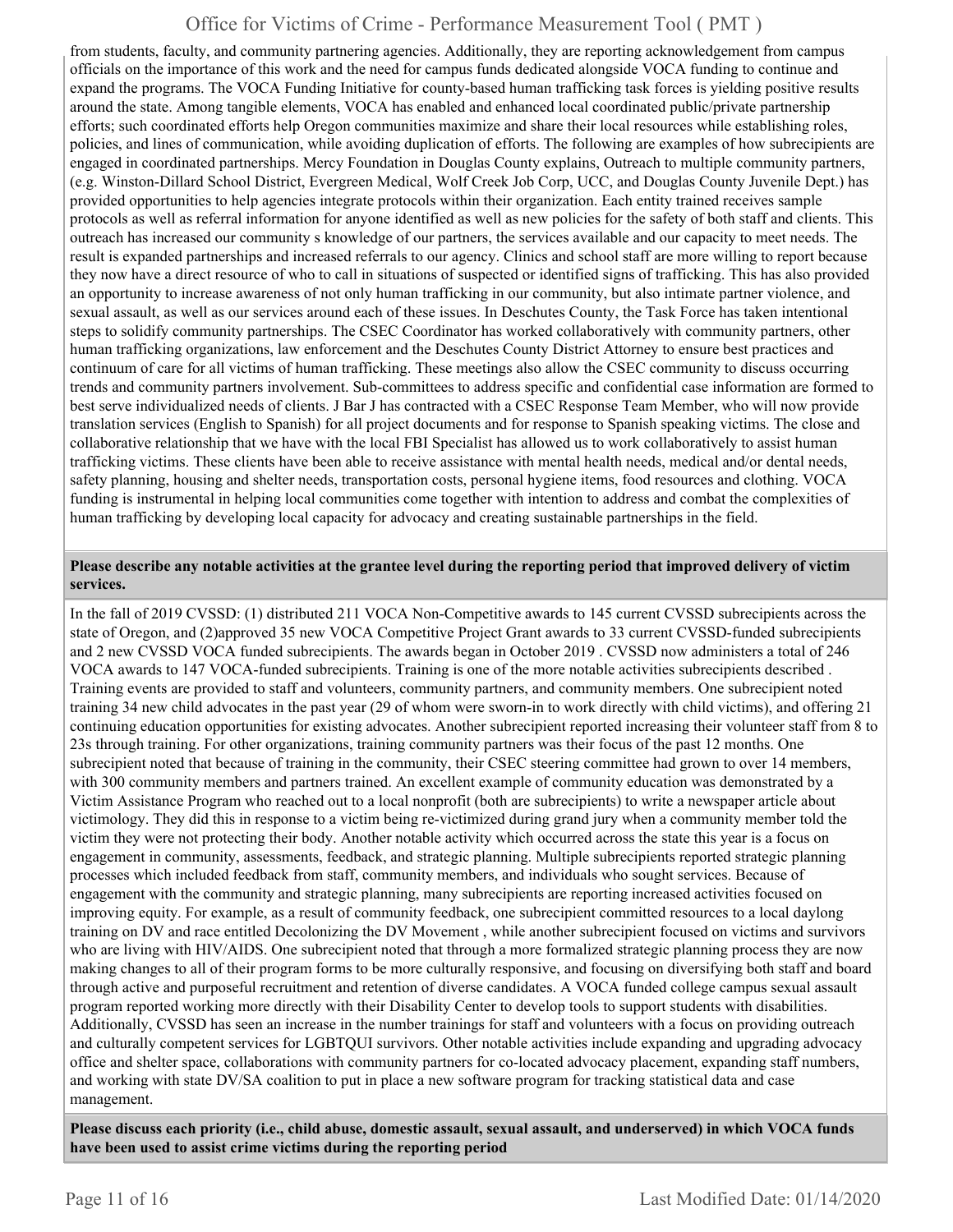Submitted anecdotes clearly support the ability for agencies to provide an increase of direct services as a result of VOCA funds. Sexual Assault Services: A Lake County District Attorney's Office Victim Assistance Program advocate worked with a six year old boy sexually abused by his father. While the child was required to provide testimony during trial, it became apparent that testimony would be very traumatic. Working together, the child s therapist, foster family, DA, and Advocate developed a plan to support the child through the imminent trial. The advocate brought the child to the courtroom prior to trial, allowing him to become familiar with the room and seating arrangements. The advocate chatted with the victim and foster family about who would be in the courtroom and what their roles in the trial would be. The advocate arranged for the child to observe another trial to view a jury, prosecutor and judge. Pre-trial, the DA filed motions asking for trial accommodations. Motions were granted allowing the courtroom seating to be rearranged so the child did not have direct eye line to his father. The victim was allowed to enter the courtroom through an alternative door allowing him to walk directly to his seat, without having to pass the galley. He was allowed to sit at floor level during testimony so as to not feel so visible. VOCA funding allowed this Advocate to work full time to assist victims of crime, especially allowing the extra hours to support this victim through this difficult trial. Domestic Violence Services: An Oregon Law Center (OLC) attorney met with a victim of chronic sexual & physical abuse by her husband. The victim had medical issues and lost her job due to absences. The attorney spoke with her about a Family Abuse Prevention Act (FAPA) Protective Order. The victim expressed a fear of going to the courthouse alone because her husband may follow her. She was referred to the OLC DV Advocate for support, safety planning & accompaniment through the FAPA process. The FAPA was granted, her abuser moved from the home and she received temporary custody of their daughter. The attorney filed divorce papers with spousal and child support. The attorney then negotiated a divorce settlement in which the abuser agreed to financial support and no parenting time. Shortly after, the victim wanted to relocate closer to family. The attorney and advocate assisted in locating a low income apartment and applying for public benefits. In the months following, the victim secured a well-paying job and her medical issues subsided due to elimination of stress and abuse. OLC deemed it incredible to watch how these VOCA funded services moved this individual from victim to survivor. Child Abuse Intervention Services: The Columbia County Child Assessment Center (Amani Center) received a phone call from a physician regarding a mother who brought her child in following a disclosure of having been repeatedly touched. The child disclosed that the last touching occurred months prior, therefore, it was determined no need for an acute forensic exam and a referral was made to Amani Center.Staff worked quickly to complete the intake process and schedule a next day appointment for an exam and an assessment with law enforcement present. The child readily disclosed extensive abuse over the past two years by two people living in her home.The forensic exam and interview led detectives to key pieces of evidence that resulted in the arrest of an adult and juvenile. The Amani Center staff worked together to transcribe the interview and finalize the report within one day.The report provided the DA information for charging to prevent a pre-trial release. The DA indicated that due to the strength of the evidence obtained at the Amani Center, the case would most likely result in a plea so the child would not have to endure the trauma of a trial. Amani Center credits VOCA funds with allowing the agency to increase capacity, restructure their intake process, and ensure that children are provided services in a timely manner. Underserved Services:Jackson County Sexual Assault Response Team (SART).A SART advocate responded to a male who was raped on a date. The victim had a positive experience with the SANE exam, which made him feel supported and believed and as a result he connected with the SART advocate. The victim was reluctant to report his assault; however, the advocate encouraged him to talk through his fears and to learn about reporting options through the You Have Options Program (YHOP). With the advocate to support him, the victim agreed to a Forensic Experiential Trauma Interview with an YHOP Detective to report the assault.The advocate next connected him with the SART Resource Specialist to locate a therapist who specialized in treating male survivors. VOCA funds allowed this man access to supportive advocacy, medical care, a caring law enforcement response, and counseling to set him on his path to healing.

#### **Please briefly describe efforts taken to serve Victims of Federal crime during the reporting period.**

Some crimes that happen within Tribal Nations in Oregon are federally prosecuted. In order to better serve these victims of federal crimes, CVSSD focused on building stronger collaborative partnerships between tribes and statewide technical assistance agencies, our grant-funded programs, and community partners. A CVSSD Fund Coordinator and Advisory Board Member met with the Tribal Council members for three Tribal Nations in Oregon (Confederated Tribes of Umatilla Indian Reservation, Confederated Tribes of Grand Ronde, and the Klamath Tribes) as an update to the Tribal Nations Listening Tour that was completed in 2012. The focus was on the community collaboration framework, reflecting different approaches on building and sustaining local community partnerships. CVSSD will meet with the remaining six Tribal Councils in 2020. VOCA funded programs through the state include key tribal representatives on their boards, include tribal program staff in local trainings and partner meetings, provide culturally specific training by tribal partners to non-tribal program staff, and continue efforts to increase their understanding of tribal needs by having ongoing and direct conversation with Tribal Nations. Subrecipients report working on cases involving Tribal victims and engaging in collaboration with Tribal police and tribal victim service programs. Additional activities are as follows: Seven of nine federally recognized tribes attended and participated in CVSSD s annual Grants Management and Tribal Nations meeting in March 2019. Two of the nine federally recognized tribes in Oregon have a member representing tribal interests on the CVSSD advisory committee. All nine tribes are invited to each of the CVSSD and IP Subcommittee meetings that set statewide strategy for domestic and sexual violence service provision. The inclusion of tribal representatives assures that the voices and concerns of tribal victims are represented during planning, allocation and application review. Tribal board representation continues to provide expertise in CVSSD s funding processes and to improve collaboration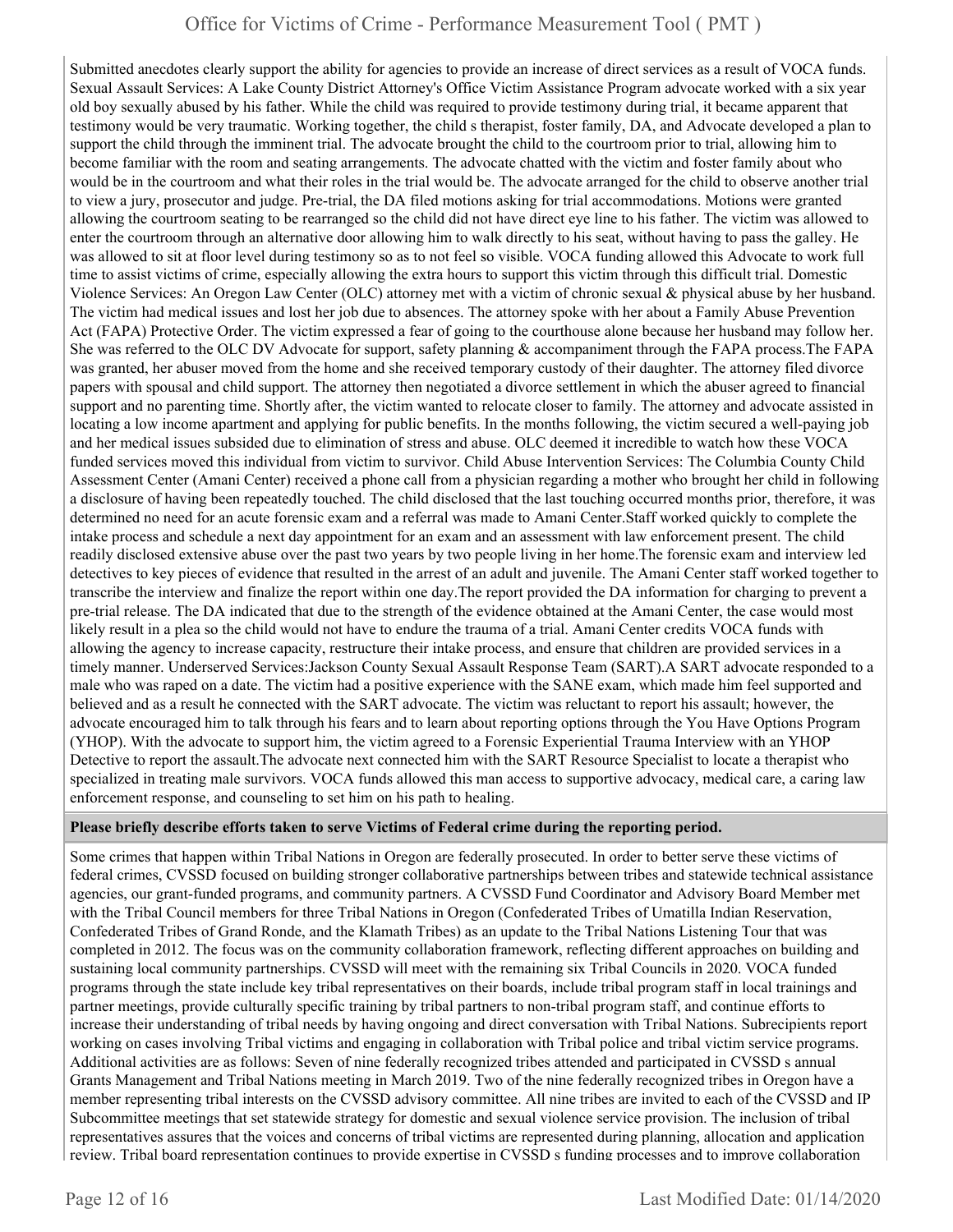with state partners and stakeholders as well as domestic violence and sexual assault service providers. CVSSD Fund Coordinators and leadership provide information on grant funding streams, competitive grant and training opportunities and technical assistance to tribal DV/SA programs as requested by Tribal Nations. Eight of nine Tribes are in the final year of their Victim of Crime Act (VOCA) non-competitive award totaling \$2,500,000 or \$312,500 per tribe with no match requirement, for a 30-month period on April 1, 2018 – September 30, 2020. The funds are serving a broad range of services for victims such as child abuse, elder abuse, sex trafficking, domestic and sexual violence, and general victim services. The non-competitive grant will renew in FY 2021. CVSSD awarded non-competitive domestic and sexual violence funding in a FY 2019 - 2021 joint application to Tribal Nations. As of October 2019, seven of the nine federally recognized tribes have used the non-competitive grant funding to provide emergency support services for victims, which includes transitional housing, mental health and legal services; travel and training for tribal advocates as well as hiring additional part-time advocates to increase service delivery for victims in a large tribal county service area (up to eleven counties for Tribal Nations). The funding to tribes ensures equal access to services for all victims across the state. As grantees, communication and collaboration with the Tribes on a state and local level has increased. The Crime Victim Compensation (CVC) application process includes changes to the portal that meets tribal program needs in multiple counties. CVC staff met with Tribal Nations to provide training on how to apply for benefits on behalf of the victims they re working with. A Tribal Victim Service Program Manager and tribal member provided insight to CVSSD CVC and grant management staff on the tribal practices in death and burial.

#### **Please identify any emerging issues or notable trends affecting crime victim services in your state during the reporting period.**

As noted in question 12, homeless populations across Oregon continue to grow due to multiple factors including housing scarcity, rising costs of rentals, and additional barriers resulting from victimization. One subrecipient attributed some of the growth of homeless populations in their county with the large influx of seasonal workers due to the popularity of hemp growth in their community. This growing population brings new challenges including difficulty maintaining contact, providing services, and a danger of survivors returning to their perpetrators. One subrecipient noted an increase in difficulty serving restraining orders to perpetrators who are also homeless. Drug addiction is an area many subrecipients are reporting on as an upward trend. Illicit substance use in Oregon exceeds the national per capita average. Counties are struggling with an increase in addictions related to methamphetamine, heroin, and opioids; an increase so significant that the city of Portland has recently declared a state of emergency around methamphetamine use. For victim service providers, a major growing concern and notable trend is the number of children who are in need of services as a result of being exposed to illegal, or in some cases legal substances, that are harmful. One subrecipient reported a steady increase over the last year of infants born testing positive for drugs, resulting in removal from the home and placement into foster care. Another subrecipient noted an increase in resources needed for abuse victims who have had their children removed into DHS care as a result of possible drug endangerment. Recently, Oregon moved to a centralized child abuse reporting hotline. Subrecipients providing services to children have noted an increase in children being referred to child abuse assessment centers. One subrecipient noted that in prior years they would see 1-2 intakes per week, in recent months they described receiving up to 15 referrals a week. This created longer wait times for appointments, a strain on resources, and concerns for cases being assigned an advocate in a timely manner. This emerging issue is further impacted by the recent reports of high turnover of DHS staff who have increased caseloads. One subrecipient reported that it takes 6-9 months to replace an outgoing DHS worker in their community due to their rural location. While this has been a struggle, subrecipients do report that a higher number of disclosures through the centralized hotline were not unexpected, but came at a quicker rate than anticipated, creating a capacity issue that is yet to be resolved. Another trend reported by subrecipients this year, is fear regarding the public charge rule, and increased fear of reporting due to political climate. Some subrecipients report victims being fearful of seeking services because they are unclear as to what the public charge rule means for them within the immigration arena. As a result, subrecipients reported an increase in victims choosing to stay in abusive relationships due to fear of what will happen to them or their family members if they come forward to seek support or protection. One subrecipient reported a reduction in families identifying as Hispanic/Latino; instead opting to select mixed race or declining to answer questions regarding ethnicity. The Russian community has noted an impact as well. One subrecipient reported that they are seeing less open communication between non-Russian speakers and the Russian community due to mistrust. They also describe increased incidences of open hatred directed at Russian immigrants. Additional trends reported include: increasing request for hospital response for SA victims, reduction in mental health care access, and a renewed focus on human trafficking across the state.

#### **Please briefly outline any staffing retention issues that your victim assistance program has and why these issues may occur during the reporting period.**

Staffing retention across Oregon s victim service delivery system continues to be a somewhat mixed, though mostly tenuous, phenomena. Programs have reported reoccurring situations in which they hire and train new staff only to see those staff then leave with new skills for higher paying jobs elsewhere. This creates significant instability and an innate reluctance to move beyond attrition and vacancies in order to maintain effective staffing levels. Across the spectrum, programs have growing concerns with the degree of difficulty in providing victim service work, from high caseloads, to inadequate pay, vicarious trauma, and potential burnout. One county Victim Assistance Program writes: We have again experienced 50% turnover in the reporting period. The biggest retention issue is that this type of work is very taxing on the body and mind and the burn out rate is high. The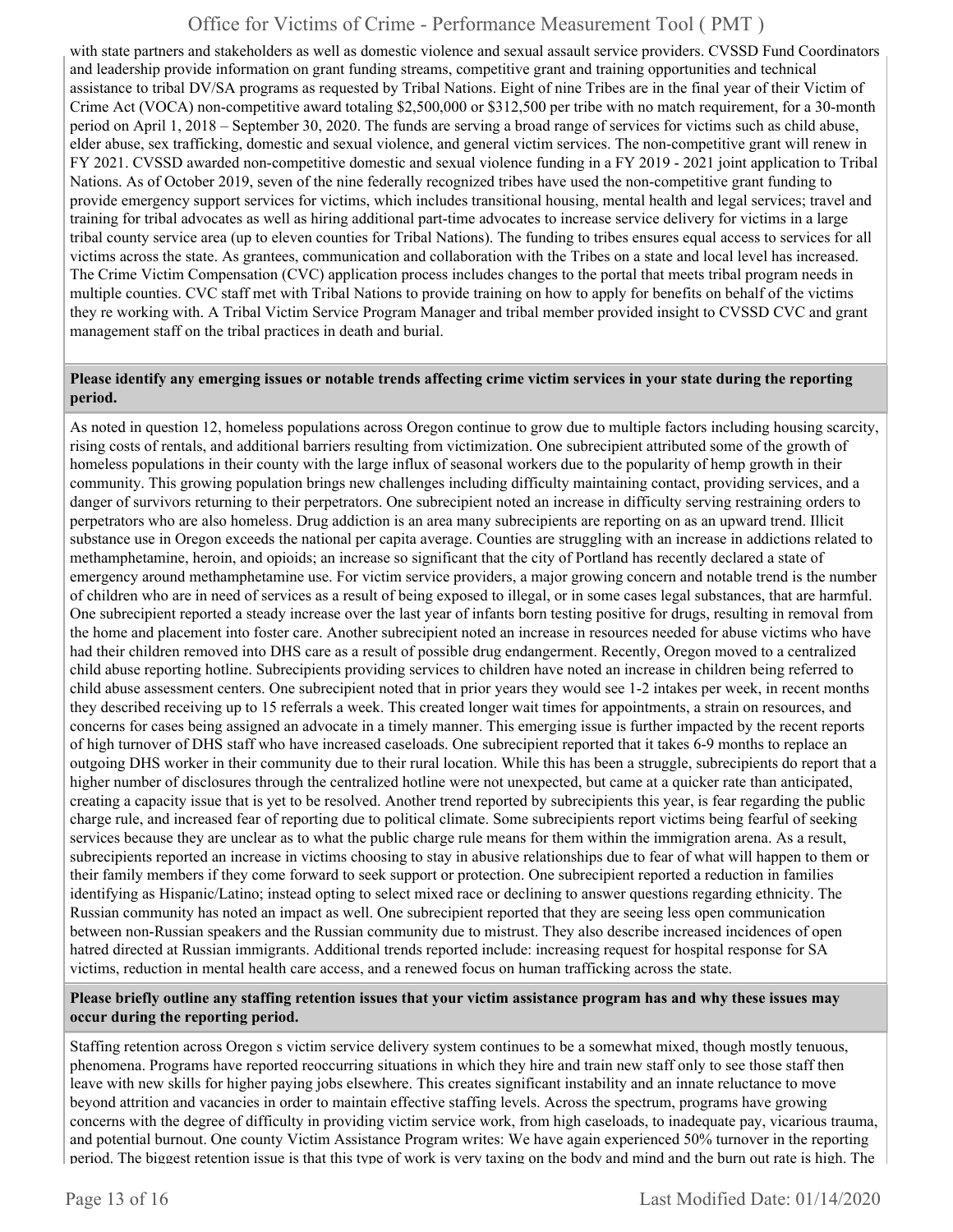pay is often insufficient to compensate for the vicarious trauma advocates face. Workloads carried by each advocate are high, and while the quantity of services continues to rise, quality is affected; thereby limiting personal contact, collaboration with our community partners, and direct services to victims. This limitation is a source of job dissatisfaction for victim advocates who traditionally enter the field to be engaged in precisely those activities which the victim assistance program's caseload prevents them from performing as often or as in-depth as they would like. A Children s Advocacy Center says: We re happy to report that we experienced no staff turnover during the period. That said, we re still very understaffed and our workloads are high. Although we strive to offer competitive compensation, we know we need to make workloads more manageable to both prevent burnout and offer the highest quality services to victims. While we ve been unable to increase staff over the last year due to a lack of space, we will be increasing staffing in the next 6 months as we re moving into a larger facility. Thanks to VOCA funding, we ll then be able to increase the number of staff advocates that we employ and, ultimately, reduce caseloads. A DV/SA provider in remote Douglas County reports: High utilization of sick leave due to the number of high lethality cases, frequency of on-call work, compassion fatigue, vicarious trauma, and feeling like their personal safety was compromised (abuser threatening to come with a gun). Childcare is difficult to find 24/7 and in the evenings, presenting on-going issues around coverage which impacts other staff and contributes to burn out. Advocates make too much money for daycare assistance, but not enough to pay for childcare. Health benefits for family members is not included in the plan and is too expensive for families to pay even if it were available. Despite ongoing retention and staffing concerns, Oregon victim service providers remain passionate and dedicated about delivering high quality services throughout the state.

#### **Please explain your state process to publicize its victim assistance funding for services to victims of crime during the reporting period.**

Publicity for victim service funding comes in a variety of ways. One primary method for reaching eligible victim service programs throughout the state is with internet list-serves. CVSSD maintains multiple lists, including a dedicated list for messaging non-profit DV/SA programs, for messaging District Attorney Victim Assistance Programs, Child Advocacy Centers, and one that is a general list for any interested program to be notified of funding opportunities. The Oregon Department of Justice s CVSSD webpage is open to the public and serves as a repository for information and technical assistance specific to CVSSD funding opportunities including VOCA. In some cases, CVSSD will create targeted messages about availability and accessibility of VOCA funding. In this report cycle, CVSSD staff used the forum of our Non-profit Directors Training to discuss a new housing funding opportunity, preparing the way for a grant funding application process this winter. CVSSD uses training opportunities to discuss grant availability and provide technical assistance for programs receiving or applying for CVSSD funding. Also, CVSSD shares funding information with its Advisory Committee, members who then help share information with their partners and stakeholders in the field. In March of this year, CVSSD hosted our first Tribal Victim Service Providers Meeting. This will become a recurring annual event and an opportunity to message funding opportunities and offer support in person to our partners from Oregon s Tribal Nations. Finally, CVSSD shares funding information with the Oregon Network of Child Abuse Intervention Centers, the Attorney General s Sexual Assault Task Force, and the Oregon Coalition Against Domestic and Sexual Violence, our three primary technical assistance providers to programs across the state.

#### **Please explain how your state is able to direct funding to new/underserved populations during the reporting period.**

In order to assess victim service needs and funding gaps throughout the state, CVSSD initiated a statewide assessment by offering Community Conversations Tours across the state. The tours began in late 2019 and will continue through early 2020. With information garnered through these visits, CVSSD will develop project criteria for a competitive funding opportunity designated for the enhancement and expansion of services to new/underserved populations. The Underserved, Marginalized, and Oppressed Community Project competitive solicitation is set for release in spring of 2020. During this reporting period CVSSD continued to promote the use of VOCA funds to enhance and expand services directed to new/underserved populations. The following are a few anecdotes of subrecipients recent work in enhancing/expanding their services to reach new/underserved population: Clackamas County District Attorney s Office Victim Assistance Program - During this 12 month grant reporting period, the DAVAP was able to provide direct victim services to the underserved populations of Clackamas County through several methods; the primary being with the support of an OVW grant that funds a RURAL Victim Advocate. In addition, the program utilizes the language line and their Spanish speaking advocates. The DOJ CVSSD web page is offered to victims for multiple languages as well as collaborating with the community advocates, IRCO, and Catholic Charities, who offer direct services in several languages and cultures. The program follows state mandated ADA laws and staff has been training in trauma informed modalities, especially when working with the elderly, disabled and LGTBQ populations. Juliette s House - Because of the nature of the clinical assessment work done at Juliette s House, we rely on our partners in law enforcement and child protective services to identify and refer clients and include new or underserved populations in their referrals, as needed. We do, however, continue to look for other ways to reach out to underserved populations. In our service area, this is mostly notably Hispanic and LGBTQ populations. We have on staff two full-time Spanish/English bilingual and bicultural staff members who, as needed, assist and work with Hispanic families during and after assessment. These staff are also working with the Hispanic community to identify that community s current and changing needs so we can examine our service provision and make sure we are meeting those needs. In our outreach education work, we provide in-school workshops in Spanish for both children and families. We are working on expanding our workshops to include underserved populations in both the eastern and western areas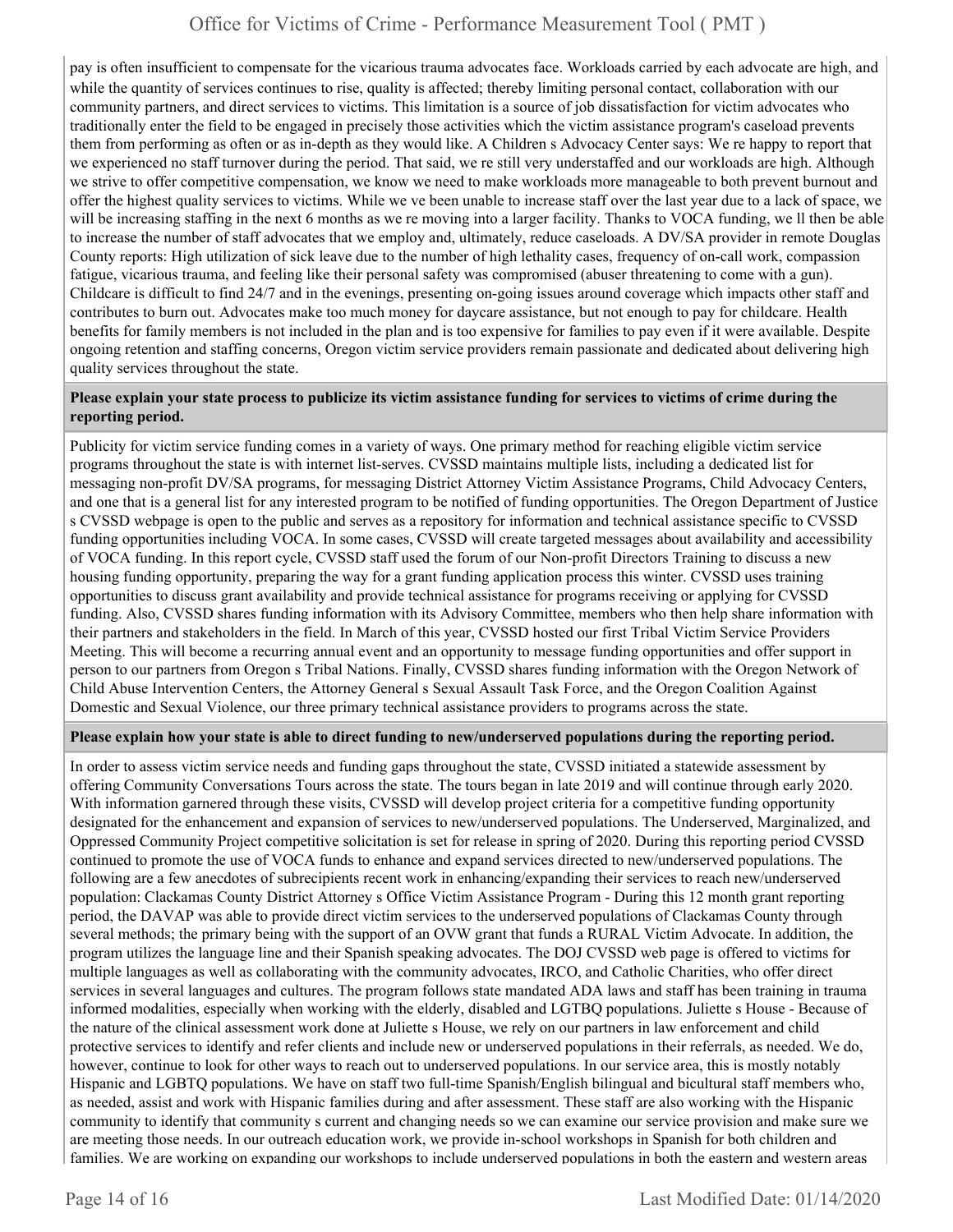of Yamhill County and into Polk County, which are generally underserved, and also create Spanish language versions of materials where needed. We are also working with DHS to provide more support for Foster families. The Haven - One of the main barriers HAVEN and other agencies have had after meeting a Native survivor in crisis has been the lack of follow up we are able to complete. HAVEN advocates focus on rapport building and breaking down barriers to accessing services, but we still were seeing a higher number of survivors disconnecting who were members of this population. As a SART in Wasco county, we identified ongoing connection with Native survivors as a main goal. Since then, we are happy to now have a system-based victim advocate with our Inter-Tribe police. We have worked closely in training, supporting, and coordinating with the new victim advocate located at Columbia River Inter Tribal Fisheries Commission. This is the first time we have a partner who will be able to support victims of crime in the in-lieu sites and fisheries areas. She has been a key player in many of the multi-disciplinary teams that support survivors and her ability to go on-site and support folks in accessing services has been incredibly important for survivors in our area. HAVEN has also seen an increase in Native survivors accessing services as well as continuing services. Our focus is to support in their path to healing and also build bridges to other systems who they may not be open to connecting with immediately, but would be a helpful option for them and their families. She has also rejuvenated the CRITFC MDT, which is a great opportunity for social services from both sides of the river to come together to understand and support the needs of our local Native population. We have already worked together with the Inter-Tribe victim advocate on a few cases and she is a great partner to support those who might be fearful of systems or have been negatively affected by them in the past.

#### **Please explain how your program is able to respond to gaps in services during the reporting period.**

Subrecipients report that they continue to rely heavily on multiple partner agencies for their expertise in their respective disciplines. As Lake County DAVAP reports, …continuing to work and build community partnerships has enabled us to improve our reach in serving victims and lessen the gaps we have in providing services. We have many obstacles and challenges being in a very small and isolated community. Working together with other partners in the County is the best way to ensure that we meet the needs of victims and survivors. Subrecipients were able to expand services through the VOCA Support Services &Training non-competitive funding awarded in 2018. While this funding was intended to expand or enhance the delivery of Mental Health Services and Legal Services, agencies continue to experience gaps in these areas. Agencies are experiencing limited availability of trauma-informed mental health care providers and trauma informed legal representation, particularly in the more rural areas of the state. Additional gaps reported during this reporting period include: increasing need for bi-lingual/bi-cultural advocates, access to safe and stable housing, transportation, lack of medical advocacy, and limited LGBTQ services. The following are a two examples of how subrecipients responded to gaps in services during the reporting period: Sexual Assault Support Services (SASS) of Lane County – During this reporting period SASS has experienced staff turnover; however, this has not impacted the delivery of services to survivors in our community. Yet, many gaps in services exist/persist in Lane County (LC) and include: lack of emergency shelter for survivors of sexual assault, in particular, those without minor children in their custody; lack of trained, trauma informed SANEs and medical care; and lack of competent advocacy services at our sibling DV agency, to name a few. As a result, SASS advocates are resourceful, shrewd, and adaptable when striving to meet the needs of survivors. For instance, while SASS is unable to change ER culture, we are able to offer/transport survivors to Sara's Place in Albany; having this option has been instrumental in mitigating wait times and access to medical care for survivors. Another gap is lack of housing, affordable or otherwise, and resources available to survivors of sexual violence. To bridge this, SASS works closely with local housing agencies such as Homes For Good, St. Vincent de Paul, and HACSA to ensure survivors are on all relevant wait lists. Tides of Change - In order to respond to gaps in services we attempt to partner and strategize with our partner agencies on how to serve mutual clients. During this last year we were able to assist our local Community Action, CARE, in seeking and obtaining the DV Bonus housing funds from HUD. We now have 3 spots for rapid re-housing and short term rental assistance for DV survivors in our county. Over the last year services for youth victims was identified as a large gap both in our agency and our community. We have worked diligently over the last year to outreach and advertise that our services are available to youth victims. As a result we have seen an increase in youth receiving our services. We also developed a formal partnership with Juvenile Justice to create a referral pathway for youth victims. We established office hours two days a week at our Junior High School with our Youth Advocate.

#### **Please list and explain any outcome measure(s) that are reported to the governor, legislature, or other state entity during the reporting period.**

Common Outcome Report from VOCA Grantees: In addition to the VOCA PMT statistics, subrecipients are required to collect and report data on short-term outcomes. Since 2002, all CVSSD subrecipients have been required to collect outcome feedback from at least 10% of appropriate clients. The outcome measure results from October 2018 – September 2019 are included here. For this period, 34,168 survey forms were distributed by all sub-recipient programs (including non VOCA funded programs) and 12,312 were returned for an overall return rate of 36%. All sub-recipient programs are required to include this outcome measure on the survey: The services provided by this program helped me make informed choices about my situation. Of the 12,312 individuals who responded to this measure, 94% agreed or strongly agreed, 2% disagreed or strongly disagreed, 4% had no opinion. Agencies and programs serving survivors of domestic and sexual violence (including non-profit domestic and sexual violence advocacy organizations) collect feedback on two additional outcome measures. Of the 5,905 survivors who responded to the outcome measure, After working with this DV/SA agency, I have some new ideas about how to stay safe , 94% agreed or